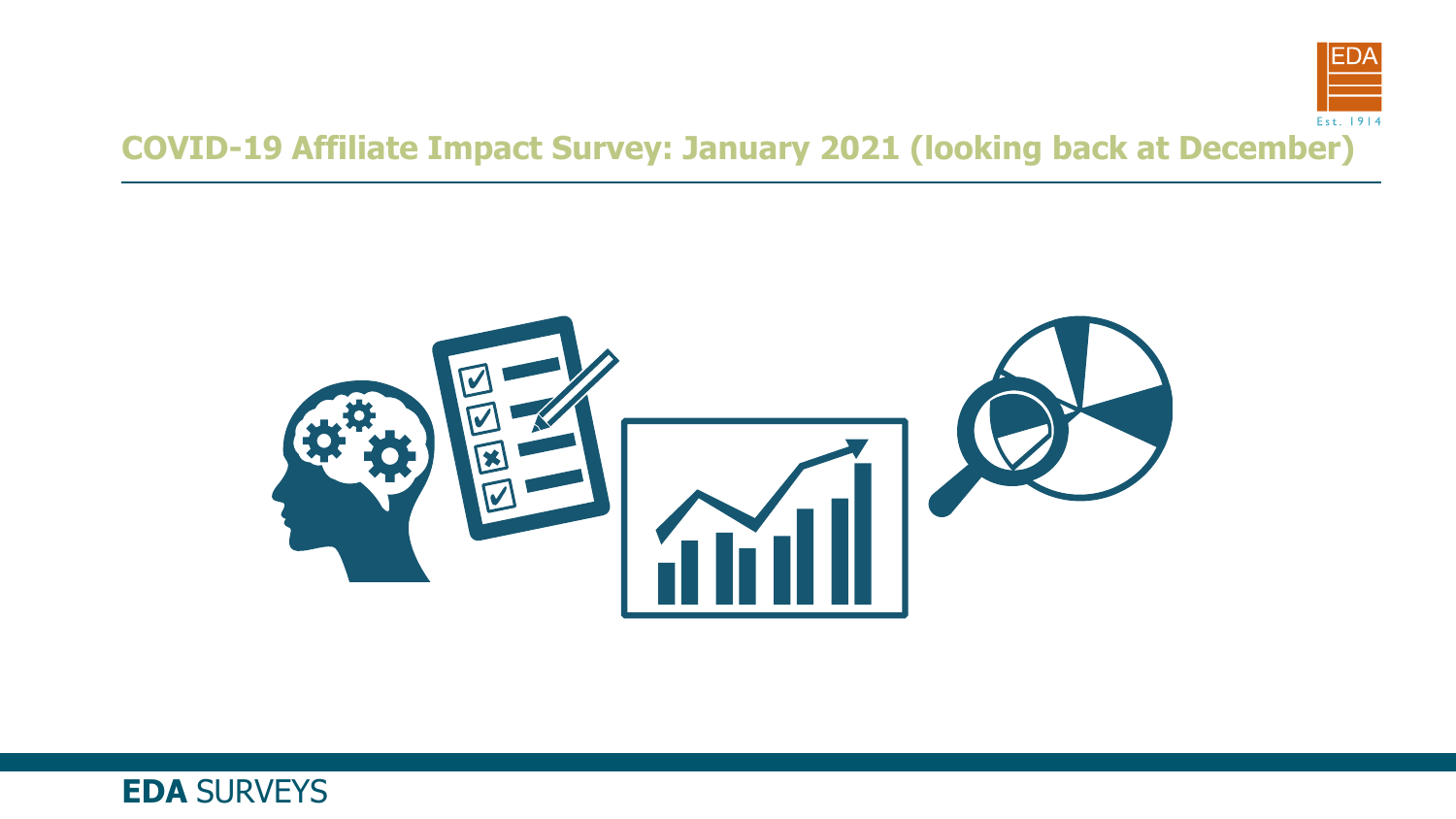

# **COVID-19 Impact Survey:**

# **Introduction**

This survey was taken in January, reflecting on business in Q4 2020, and represents the responses of EDA Affiliates.

In 2020, the COVID Pandemic brought unexpected changes to the UK Market and Global trade, with most of the world limiting free movement by closing borders and introducing national lockdowns.

As we have seen towards the end of 2020 and the start of 2021, UK ports are backed up and the price of shipping containers has soared, reducing the availability of many product areas dramatically and in some cases increasing product prices.

Construction has displayed a quicker recovery in comparison to many other industries, this is likely due to the continuation of trade throughout the second and third lockdowns with many of our businesses classed as essential. The largest falls in output for 2021 are anticipated in public & private housing, industrial and commercial, whilst output in infrastructure & public non-housing is expected to suffer the least.

Housing demand continues to be strong with many house builders confident about Q1 & Q2, despite the stamp duty holiday ending on 31 March and the change in the Help To Buy Schemes. Private housing, RM&I and DIY activity, appear to remain healthy and the Infrastructure demand remains strong for major projects such as HS2.

# **Highlights**

The primary business concerns cited for December were listed as the Unknown impact of the latest lockdown, Price increases for raw materials and concerns over availability of products/materials from overseas and the impact on the ability to supply.

This month we can see a further reduction in the number of staff furloughed but some businesses have said that they will consider refurloughing staff should there be a decrease in business activity during this lockdown.

Affiliates reported an increase in effect of test and trace on their businesses, but many commented that this was not a concern as most of their staff are working from home.

The cost of raw materials appear to be climbing with nearly 50% of respondents saying they are up between 0-5%.

Over 82% of respondents are confident that activity & sales will increase in 2021 but their has been a rise in the number of respondents reporting that they are putting wholesalers on allocation.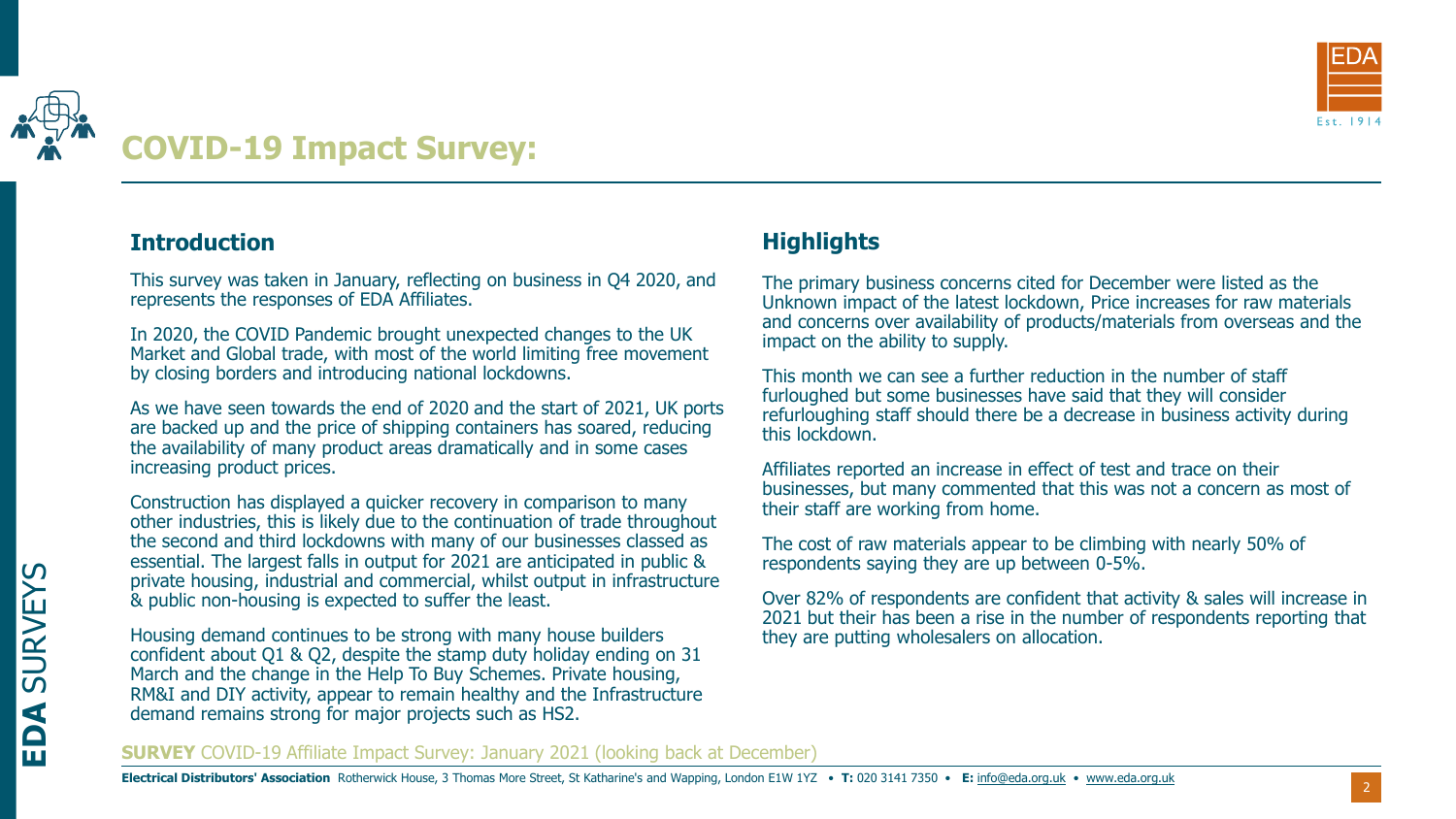



| <b>Answer Choices</b>       | <b>Responses</b> |    |
|-----------------------------|------------------|----|
| Micro $(1 - 9$ employees)   | $0.0\%$          |    |
| Small (10 - 49 employees)   | 27.5%            |    |
| Medium (50 - 249 employees) | 50.0%            | 20 |
| Large $(250 +$ employees)   | 22.5%            | a  |
| TOTAL                       |                  | 40 |

#### **SURVEY** COVID-19 Affiliate Impact Survey: January 2021 (looking back at December)

**Electrical Distributors' Association** Rotherwick House, 3 Thomas More Street, St Katharine's and Wapping, London E1W 1YZ • **T:** 020 3141 7350 • **E:** [info@eda.org.uk](mailto:info@eda.org.uk) • [www.eda.org.uk](https://www.eda.org.uk/)

**EDA** SURVEYS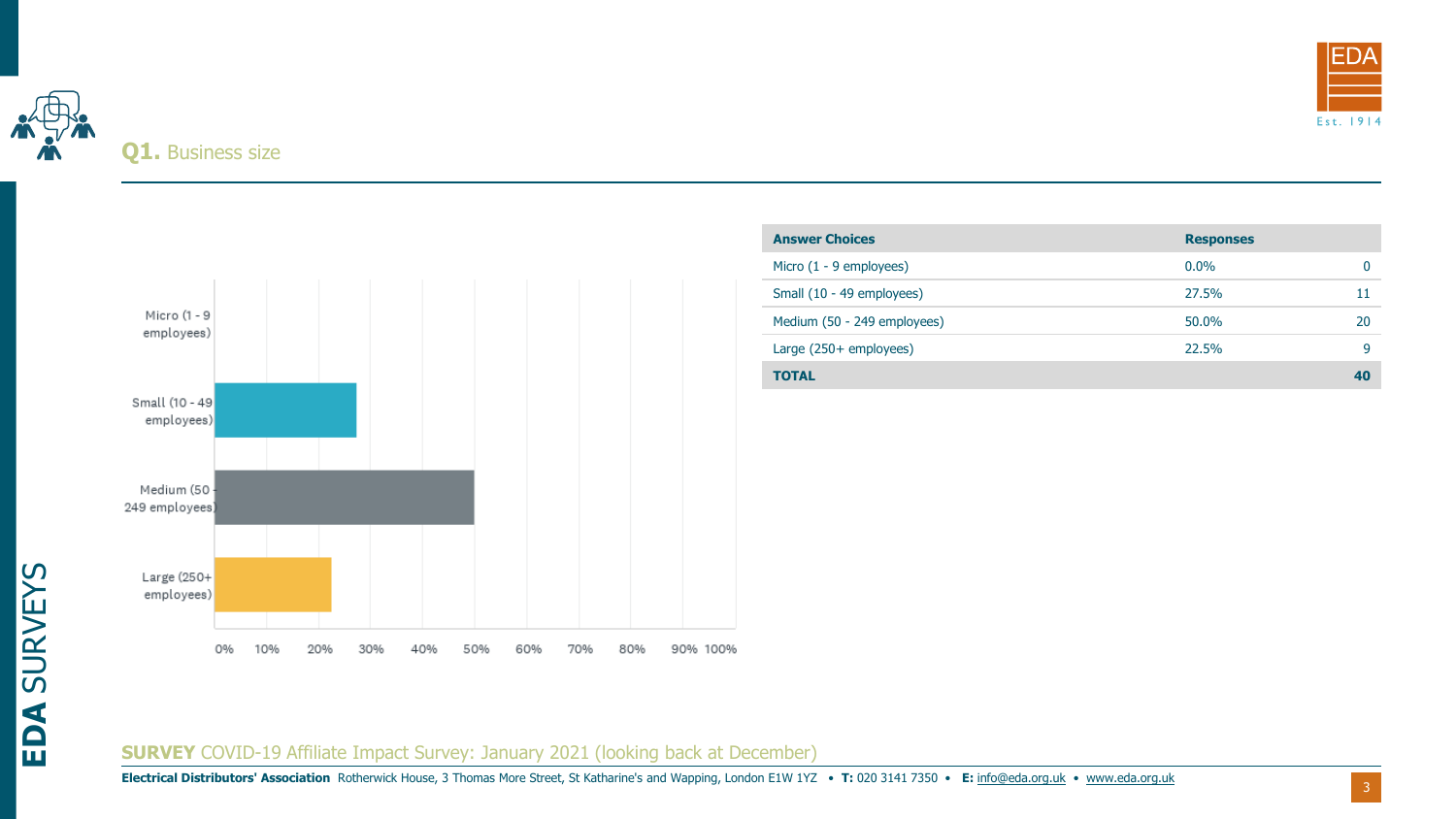



**EDA** SURVEYS

Q2: To what extent has your turnover has been affected when comparing November 2020 to November 2019?



| <b>Answer Choices</b>                                                                                                                                | <b>Responses</b> |                |  |
|------------------------------------------------------------------------------------------------------------------------------------------------------|------------------|----------------|--|
| Up 50%                                                                                                                                               | 2.5%             | 1              |  |
| Up 40 - 50%                                                                                                                                          | 0.0%             | 0              |  |
| Up 30 - 40%                                                                                                                                          | 10.0%            | 4              |  |
| Up 20 - 30%                                                                                                                                          | 25.0%            | 10             |  |
| Up 1 - 20%                                                                                                                                           | 25.0%            | 10             |  |
| Around the same as in 2019                                                                                                                           | 5.0%             | $\overline{2}$ |  |
| Down 1 - 20%                                                                                                                                         | 27.5%            | 11             |  |
| Down 20 - 30%                                                                                                                                        | 2.5%             | $\mathbf{1}$   |  |
| Down 30 - 40%                                                                                                                                        | 0.0%             | $\mathbf{0}$   |  |
| Down 40 - 50%                                                                                                                                        | 0.0%             | $\mathbf{0}$   |  |
| Down 50 - 60%                                                                                                                                        | 0.0%             | 0              |  |
| Down 60 - 70%                                                                                                                                        | 0.0%             | $\mathbf{0}$   |  |
| Down 70 - 80%                                                                                                                                        | 0.0%             | 0              |  |
| Down 80 - 100%                                                                                                                                       | 0.0%             | 0              |  |
| Other                                                                                                                                                | 2.5%             | $\mathbf{1}$   |  |
| <b>ANSWER CHOICES</b>                                                                                                                                |                  | 40             |  |
| <b>Respondents' Comments</b><br>Turnover up significantly on last year, but some of this is due to changes in order<br>patterns and stocking levels. |                  |                |  |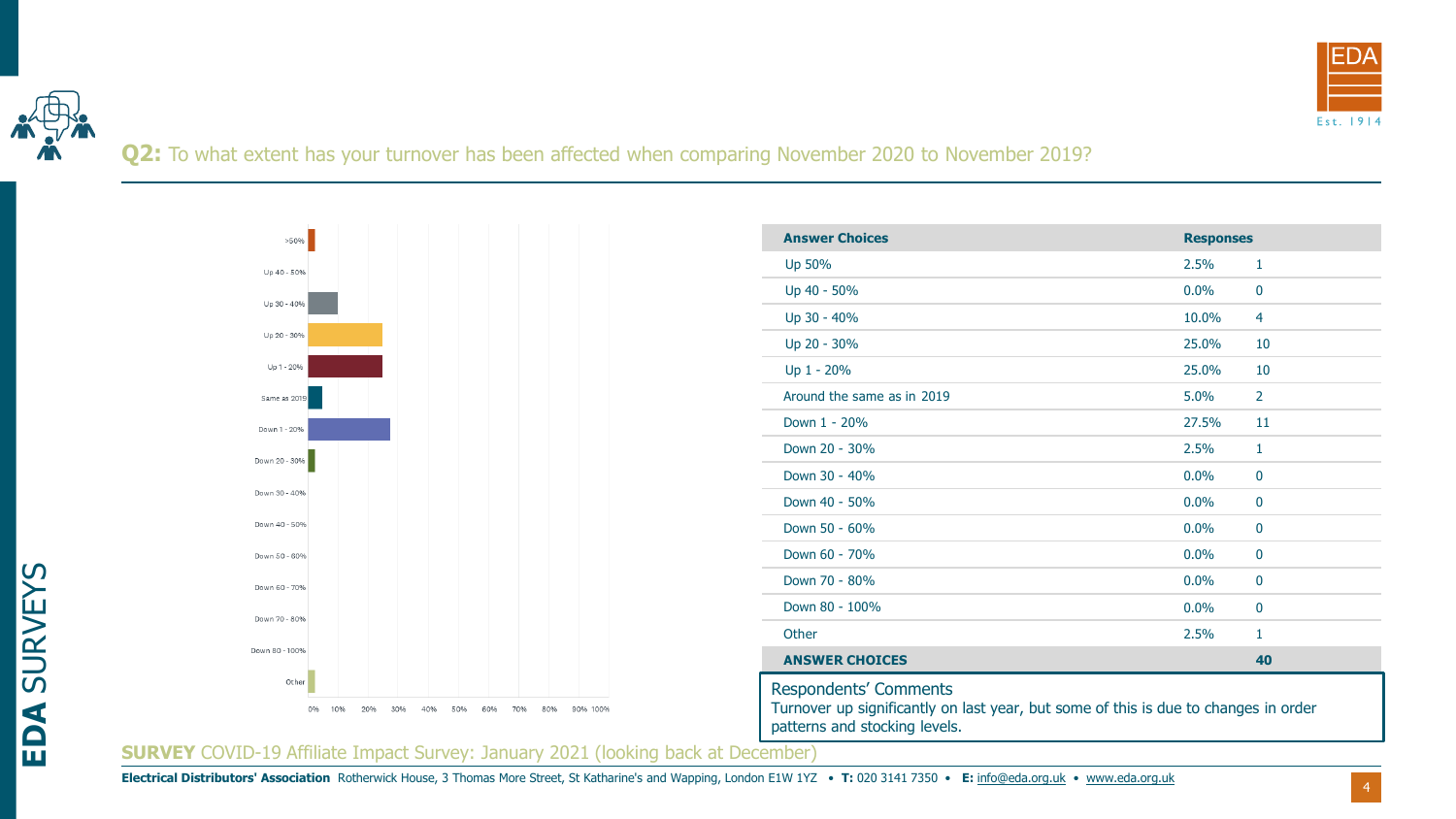



# Q3: Comparing the cost of raw materials in December 2020 with December 2019, were they:



| <b>Answer Choices</b> | <b>Responses</b> |    |
|-----------------------|------------------|----|
| More than 5% higher   | 30.77%           | 12 |
| $0 - 5%$ higher       | 48.72%           | 19 |
| <b>Flat</b>           | 15.38%           | 6  |
| 0 - 5% lower          | $0.0\%$          | 0  |
| More than 5% lower    | $0.0\%$          | 0  |
| Not applicable        | 5.13%            |    |
| <b>ANSWER CHOICES</b> |                  | 39 |

#### **SURVEY** COVID-19 Affiliate Impact Survey: January 2021 (looking back at December)

**Electrical Distributors' Association** Rotherwick House, 3 Thomas More Street, St Katharine's and Wapping, London E1W 1YZ • **T:** 020 3141 7350 • **E:** [info@eda.org.uk](mailto:info@eda.org.uk) • [www.eda.org.uk](https://www.eda.org.uk/)

**EDA** SURVEYS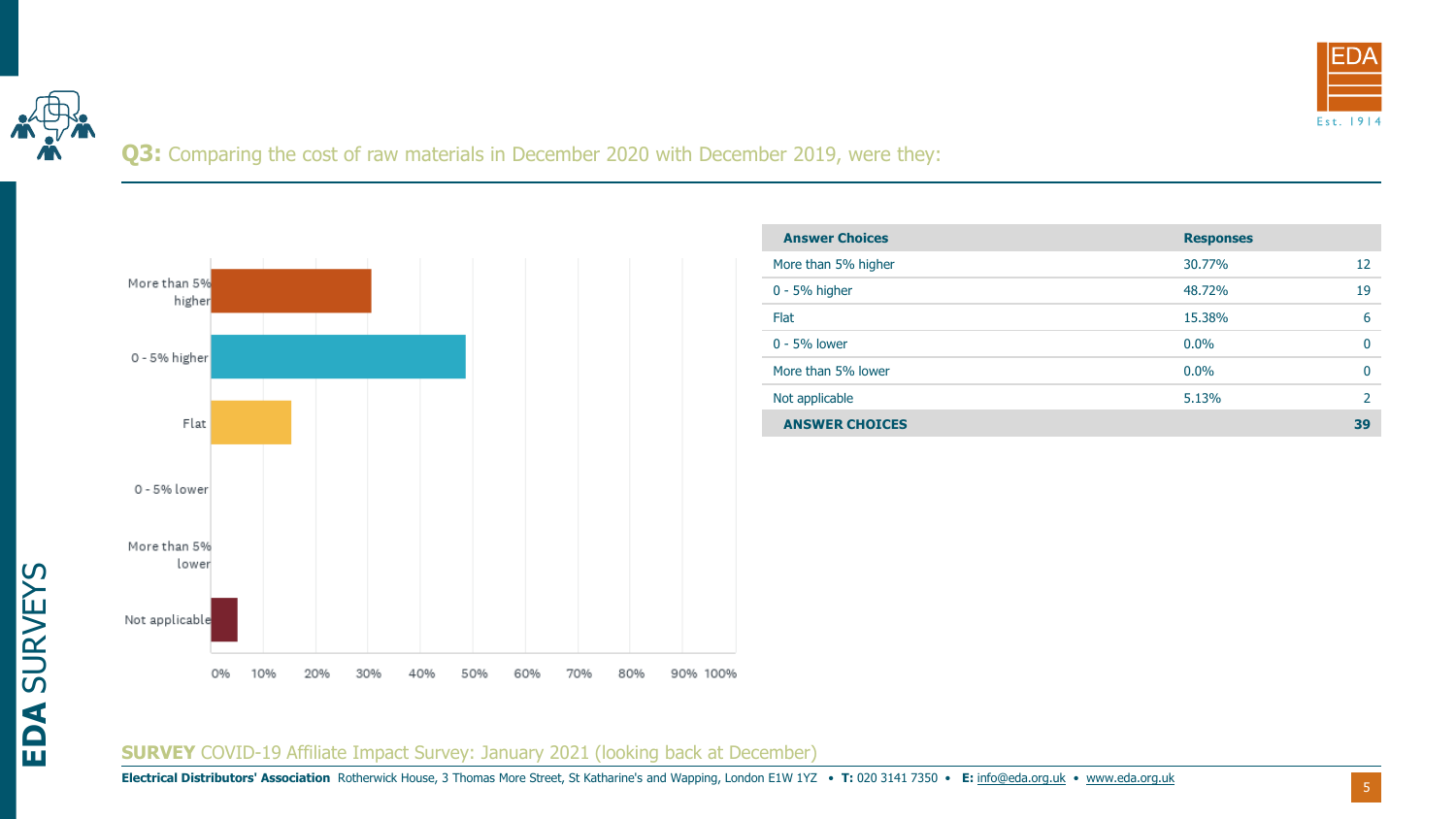

**EDA** SURVEYS

# Q4: How do you anticipate activity/sales will change in 2021 compared with 2020 overall?



| <b>Answer Choices</b>  | <b>Responses</b> |    |
|------------------------|------------------|----|
| Rise by over 10%       | 30.77%           | 12 |
| Rise by 5 - 10%        | 38.46%           | 15 |
| Rise by $0 - 5%$       | 12.82%           | 5  |
| Remain flat            | 10.26%           | 4  |
| Fall by 0 - 5%         | 2.56%            |    |
| Fall by 5 - 10%        | 2.56%            |    |
| Fall by over 10%       | 0.0%             | 0  |
| Other (please specify) | 2.56%            |    |
| <b>ANSWER CHOICES</b>  |                  | 39 |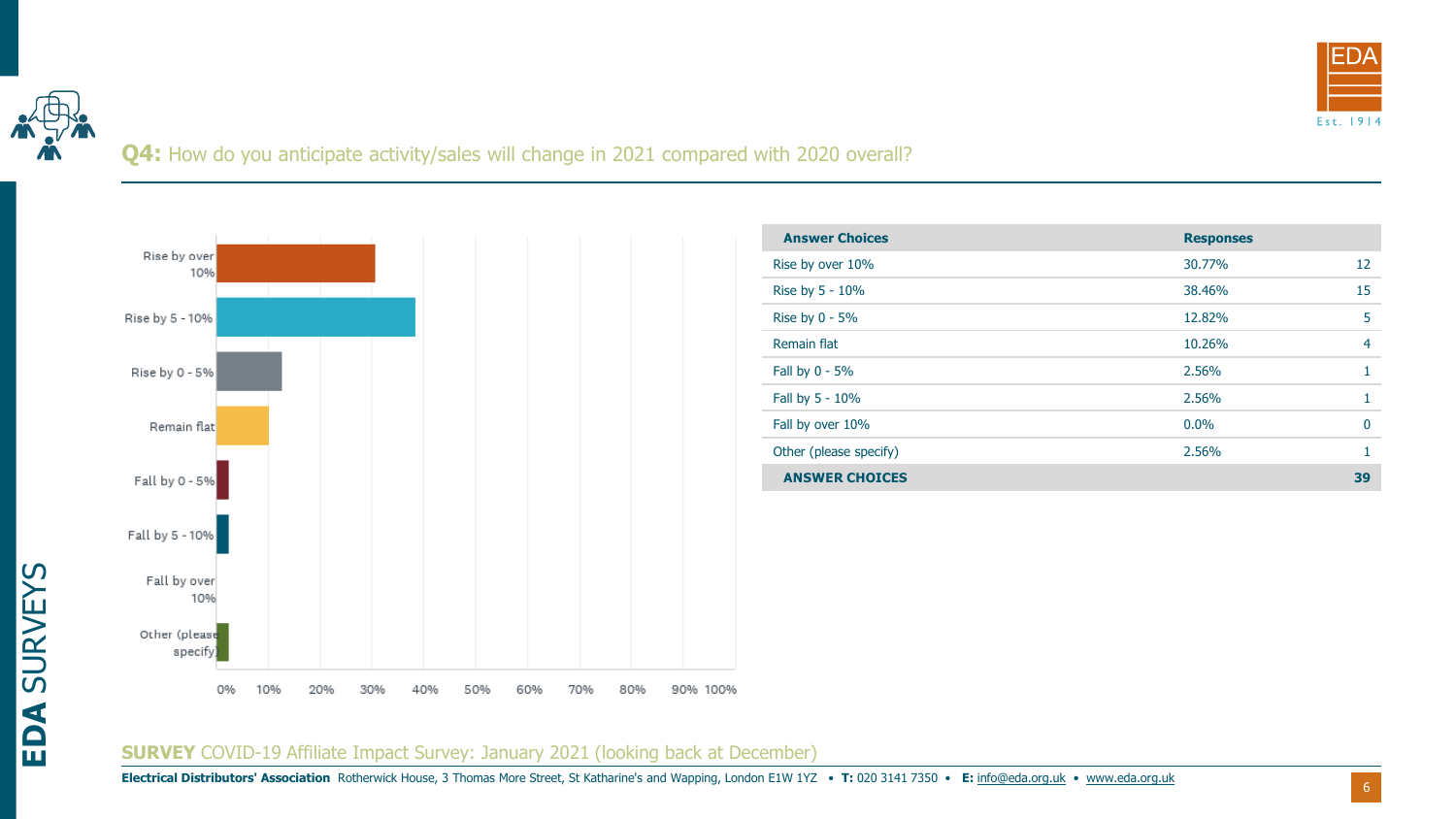

# **Q5:** Did your firm have difficulty recruiting workers in December 2020?



| <b>Answer Choices</b> | <b>Responses</b> |    |
|-----------------------|------------------|----|
| Yes                   | 12.82%           |    |
| <b>No</b>             | 48.72%           | 19 |
| We are not recruiting | 38.46%           | 15 |
| <b>ANSWER CHOICES</b> |                  | 39 |

#### Respondents' Comments

- It has been very difficult to recruit for skilled positions within our business which has increased the reliance on our internal training programmes. We recruit staff and train them to the level we require.
- Certain skilled trades are still hard to find replacements for. Little investment in skills training has challenged this.

#### **SURVEY** COVID-19 Affiliate Impact Survey: January 2021 (looking back at December)

**Electrical Distributors' Association** Rotherwick House, 3 Thomas More Street, St Katharine's and Wapping, London E1W 1YZ • **T:** 020 3141 7350 • **E:** [info@eda.org.uk](mailto:info@eda.org.uk) • [www.eda.org.uk](https://www.eda.org.uk/)

**EDA** SURVEYS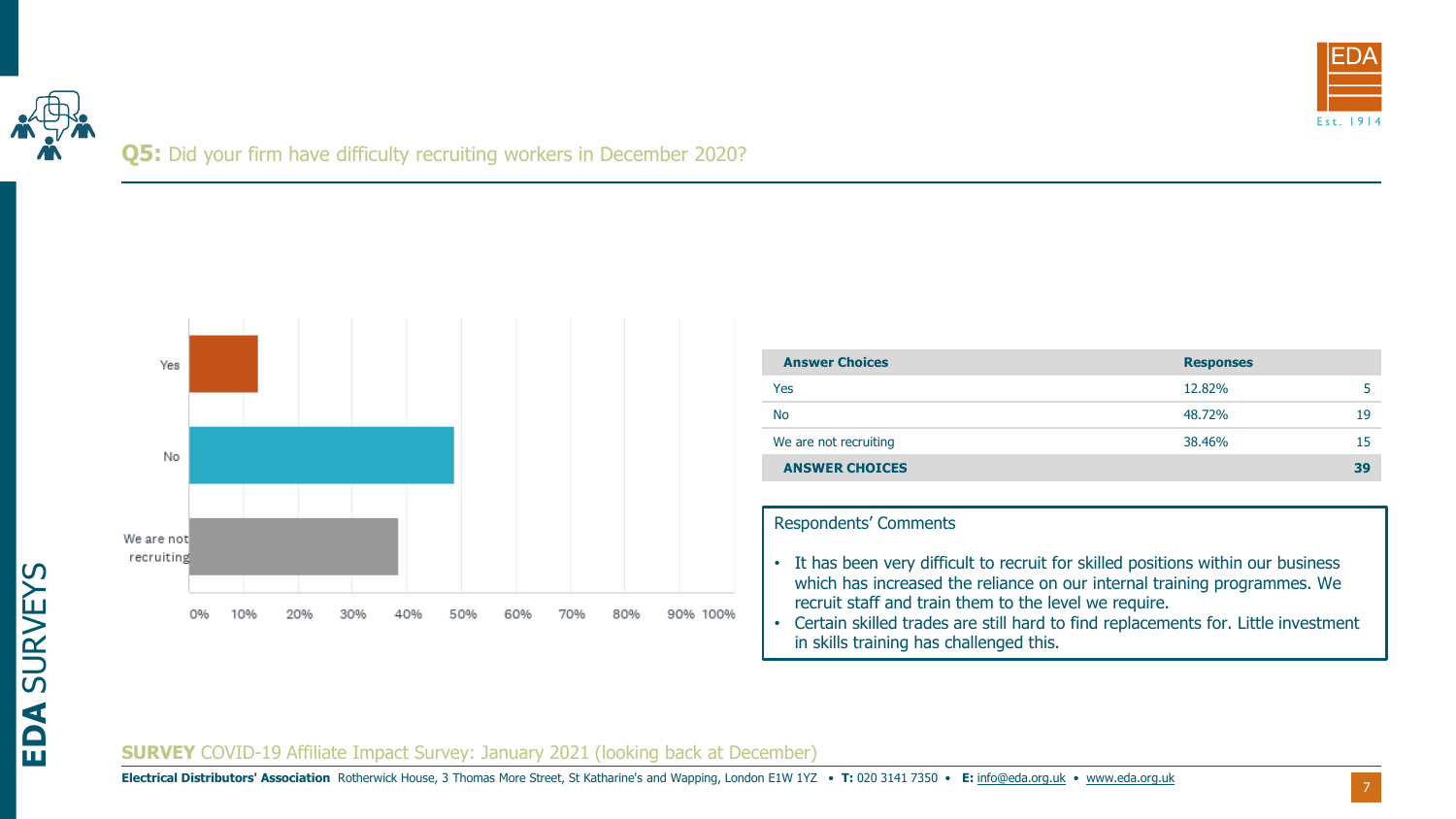



| 28.95%                        |     |     |     | 71.05% |     |     |             |
|-------------------------------|-----|-----|-----|--------|-----|-----|-------------|
|                               |     |     |     |        |     |     |             |
| 0%<br>20%<br>10%<br>Yes<br>No | 30% | 40% | 50% | 60%    | 70% | 80% | 90%<br>100% |

| <b>Answer Choices</b>                                                                                                                                                                                                                                                                                                                                                                                                                                                                                                                                                                                                                                                                                                                                                                                                                                                                                                                                                                                                                                  | <b>Responses</b> |    |
|--------------------------------------------------------------------------------------------------------------------------------------------------------------------------------------------------------------------------------------------------------------------------------------------------------------------------------------------------------------------------------------------------------------------------------------------------------------------------------------------------------------------------------------------------------------------------------------------------------------------------------------------------------------------------------------------------------------------------------------------------------------------------------------------------------------------------------------------------------------------------------------------------------------------------------------------------------------------------------------------------------------------------------------------------------|------------------|----|
| Yes                                                                                                                                                                                                                                                                                                                                                                                                                                                                                                                                                                                                                                                                                                                                                                                                                                                                                                                                                                                                                                                    | 28.95%           | 11 |
| <b>No</b>                                                                                                                                                                                                                                                                                                                                                                                                                                                                                                                                                                                                                                                                                                                                                                                                                                                                                                                                                                                                                                              | 71.05%           | 27 |
| <b>TOTAL</b>                                                                                                                                                                                                                                                                                                                                                                                                                                                                                                                                                                                                                                                                                                                                                                                                                                                                                                                                                                                                                                           |                  | 38 |
| <b>Respondents' Comments</b>                                                                                                                                                                                                                                                                                                                                                                                                                                                                                                                                                                                                                                                                                                                                                                                                                                                                                                                                                                                                                           |                  |    |
| Higher rate of testing has resulted in higher positive results, resulting in<br>increased absence from work due to illness and/or self-isolation requirements<br>Some workers had to self isolate.<br>Self Isolation awaiting COVID Test.<br>$\bullet$<br>It appears rules have become more stringent and the proximity between<br>employees has been tightened meaning more members of the team have<br>been asked to self isolate for 10 days.<br>Small numbers of employees are required to take time off work - difficult to<br>replace with 'like' skilled employees.<br>We had a positive test amongst staff and lost 4 more due to track and trace.<br>$\bullet$<br>6 office employees (and rising) have been contacted and instructed to isolate<br>where 'close contact' has been deemed to have occurred.<br>We had 5 members of the team self isolating at home but only 2 had actually<br>contracted COVID.<br>We had one member of staff test positive, this resulted in 7 staff (his work<br>bubble) being contacted by track and trace. |                  |    |

#### **SURVEY** COVID-19 Affiliate Impact Survey: January 2021 (looking back at December)

8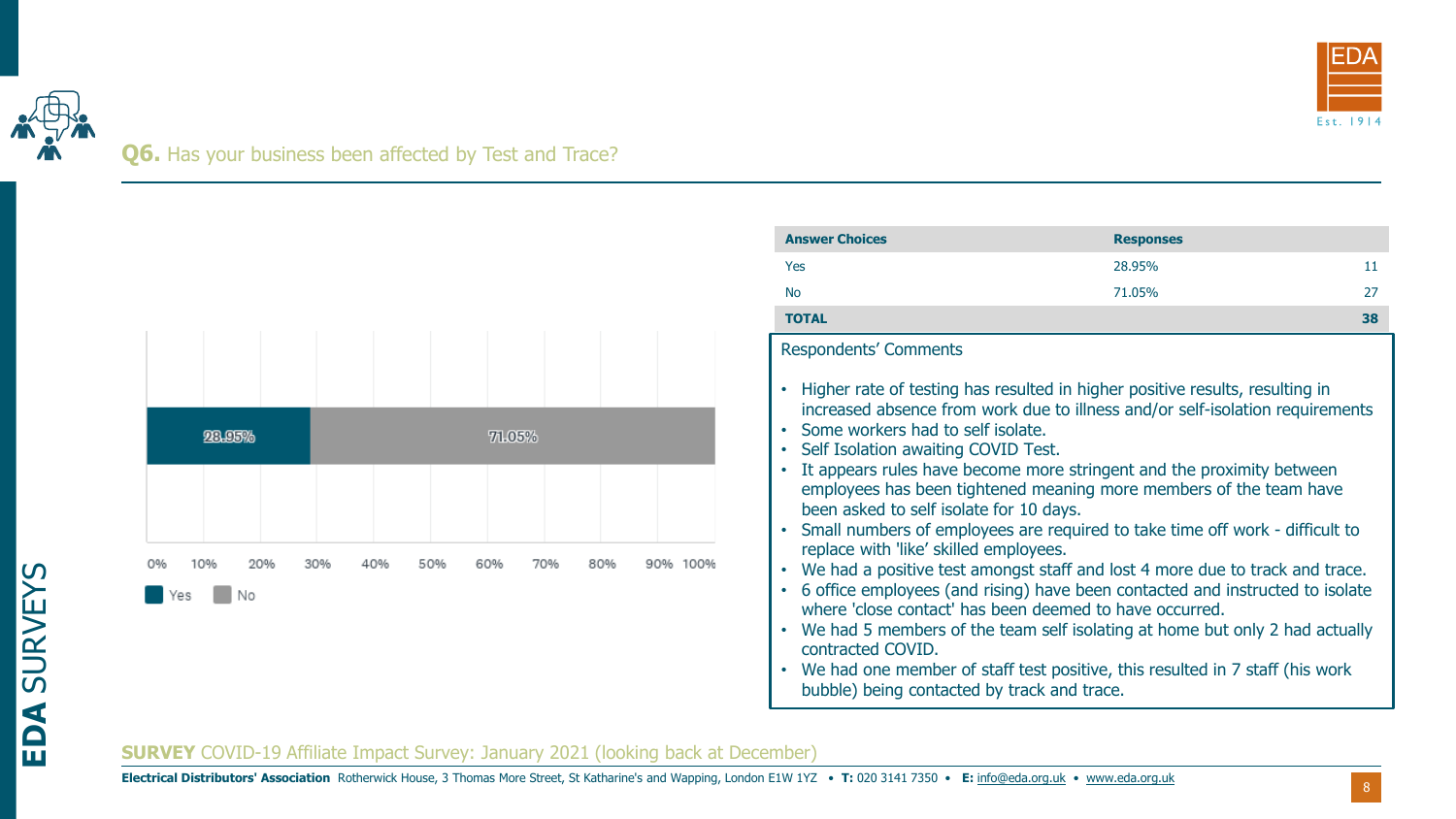

# **Q7.** What percentage of your overall business is still on furlough as at Monday 4 January 2021?



| <b>Answer Choices</b> | <b>Responses</b> |                |
|-----------------------|------------------|----------------|
| $0\%$                 | 79.49%           | 31             |
| $1 - 10%$             | 15.38%           | 6              |
| $10 - 20%$            | 5.13%            | $\overline{2}$ |
| $20 - 30%$            | $0.0\%$          | $\mathbf{0}$   |
| $30 - 40%$            | $0.0\%$          | $\mathbf{0}$   |
| $40 - 50%$            | $0.0\%$          | $\mathbf{0}$   |
| $50 - 60%$            | 0.0%             | $\mathbf{0}$   |
| 60 - 70%              | $0.0\%$          | $\mathbf{0}$   |
| $70 - 80%$            | 0.0%             | $\mathbf{0}$   |
| $80 - 100\%$          | $0.0\%$          | $\Omega$       |
| <b>TOTAL</b>          |                  | 39             |

2%, on average, of the respondents workforce are absent, excluding furloughed team members.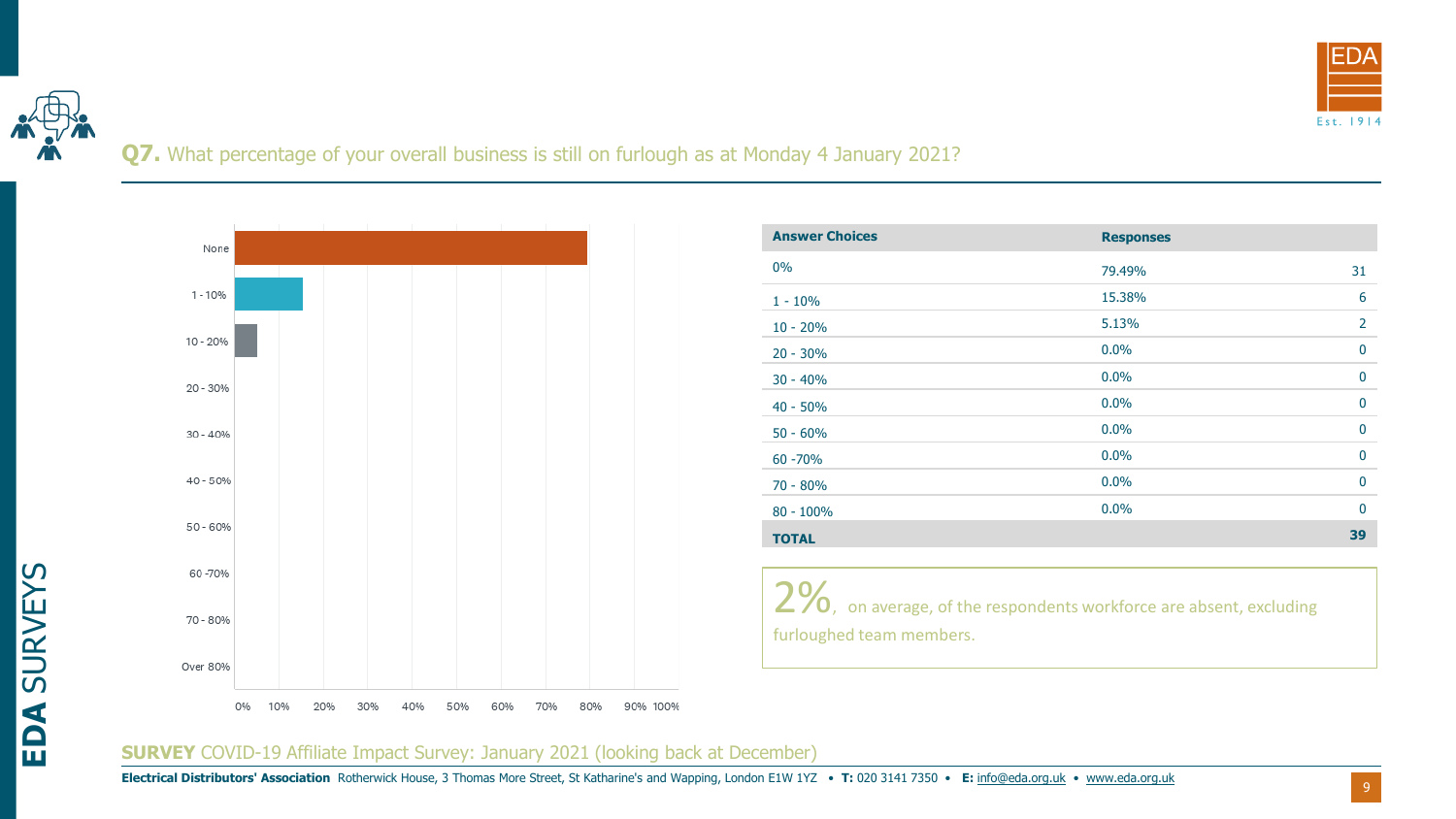

# **Q8.** What are the reasons for absence from work?



| <b>Answer Choices</b>                                                                                                                                                                                                                                                                                                                                                                                                                                                                                                                        | <b>Responses</b> |              |
|----------------------------------------------------------------------------------------------------------------------------------------------------------------------------------------------------------------------------------------------------------------------------------------------------------------------------------------------------------------------------------------------------------------------------------------------------------------------------------------------------------------------------------------------|------------------|--------------|
| Concern over social distancing between members of staff                                                                                                                                                                                                                                                                                                                                                                                                                                                                                      | 4.0%             | 1            |
| Home schooling and childcare responsibilities                                                                                                                                                                                                                                                                                                                                                                                                                                                                                                | 36.0%            | 9            |
| Concern over interaction with customers                                                                                                                                                                                                                                                                                                                                                                                                                                                                                                      | 8.0%             | 2            |
| Concern over using public transport for travel to and from place of work                                                                                                                                                                                                                                                                                                                                                                                                                                                                     | $0.0\%$          | $\mathbf{0}$ |
| They are self isolating because they are clinically vulnerable or extremely clinically<br>vulnerable                                                                                                                                                                                                                                                                                                                                                                                                                                         | 20.0%            | 5            |
| They are living with someone who is clinically vulnerable or extremely clinically vulnerable                                                                                                                                                                                                                                                                                                                                                                                                                                                 | 4.0%             | 1            |
| They are self isolating because they have been in contact with someone who has tested<br>positive                                                                                                                                                                                                                                                                                                                                                                                                                                            | 40.0%            | 10           |
| They have tested positive for COVID-19                                                                                                                                                                                                                                                                                                                                                                                                                                                                                                       | 40.0%            | 10           |
| Other (please specify)                                                                                                                                                                                                                                                                                                                                                                                                                                                                                                                       | 44.0%            | 11           |
| <b>TOTAL</b>                                                                                                                                                                                                                                                                                                                                                                                                                                                                                                                                 |                  | 25           |
| Respondents' Comments<br><b>General illness</b><br>$\bullet$<br>Unable to return from spending Xmas overseas due to travel restrictions<br>$\bullet$<br>All staff working from home anyway now.<br>$\bullet$<br>All working from home or office<br>$\bullet$<br>Luckily we don't have any of these issues at moment.<br>$\bullet$<br>Actual absences are quite low, given the challenges, as digital remote working<br>$\bullet$<br>platform and flexible hours have been introduced<br>Staff are working from home effectively<br>$\bullet$ |                  |              |

#### **SURVEY** COVID-19 Affiliate Impact Survey: January 2021 (looking back at December)

**Electrical Distributors' Association** Rotherwick House, 3 Thomas More Street, St Katharine's and Wapping, London E1W 1YZ • **T:** 020 3141 7350 • **E:** [info@eda.org.uk](mailto:info@eda.org.uk) • [www.eda.org.uk](https://www.eda.org.uk/)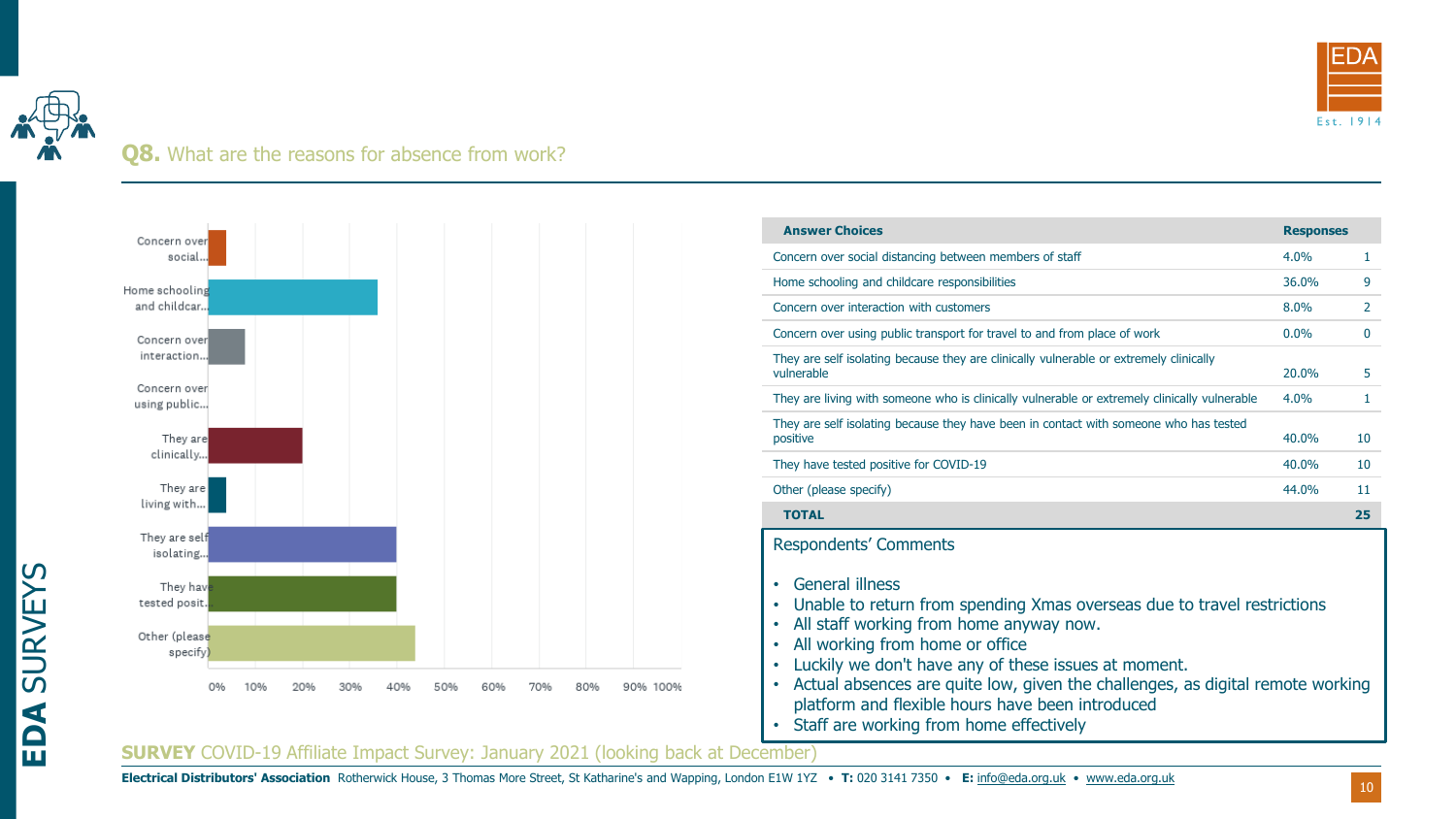



Q9: Your people are your most important asset but some businesses are facing difficult decisions. Is your business considering any of the following?



| <b>Answer Choices</b>                     | <b>Responses</b> |             |
|-------------------------------------------|------------------|-------------|
| Reducing working hours                    | 7.89%            | 3           |
| Restructuring roles                       | 23.68%           | 9           |
| Freezing pay at current levels            | 21.05%           | 8           |
| Pay reduction                             | $0.0\%$          | $\mathbf 0$ |
| Introducing flexible working arrangements | 21.05%           | 8           |
| Job sharing or shift system               | 7.89%            | 3           |
| Voluntary redundancy                      | 2.63%            |             |
| Redundancy                                | 2.63%            |             |
| We are not considering any of the above   | 47.37%           | 18          |
| Other                                     | 5.26%            | 2           |
| <b>TOTAL</b>                              |                  | 38          |
|                                           |                  |             |

Respondents' comments • Furlough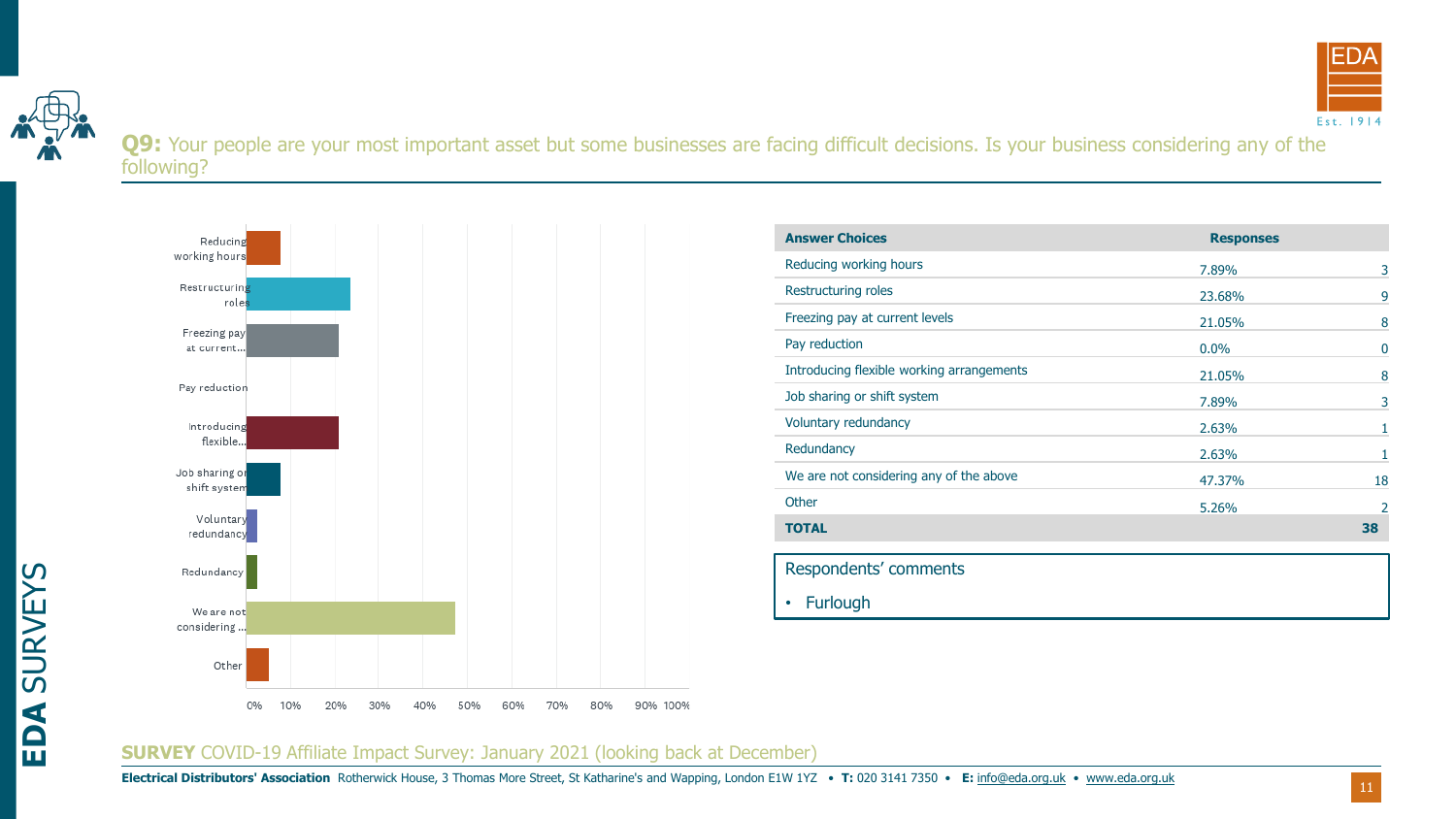



Q10: Given the new lockdown decision on Monday 4 January 2021 are you likely to refurlough members of your team?



| <b>Answer Choices</b>  | <b>Responses</b> |    |
|------------------------|------------------|----|
| Yes                    | 30.77%           | 12 |
| <b>No</b>              | 46.15%           | 18 |
| Unsure                 | 17.95%           |    |
| Other (please specify) | 5.13%            |    |
| <b>TOTAL</b>           |                  | 39 |

Respondents' comments

- We will be driven by demand and if this falls then we are very likely to refurlough certain roles.
- Watching brief

#### **SURVEY** COVID-19 Affiliate Impact Survey: January 2021 (looking back at December)

**Electrical Distributors' Association** Rotherwick House, 3 Thomas More Street, St Katharine's and Wapping, London E1W 1YZ • **T:** 020 3141 7350 • **E:** [info@eda.org.uk](mailto:info@eda.org.uk) • [www.eda.org.uk](https://www.eda.org.uk/)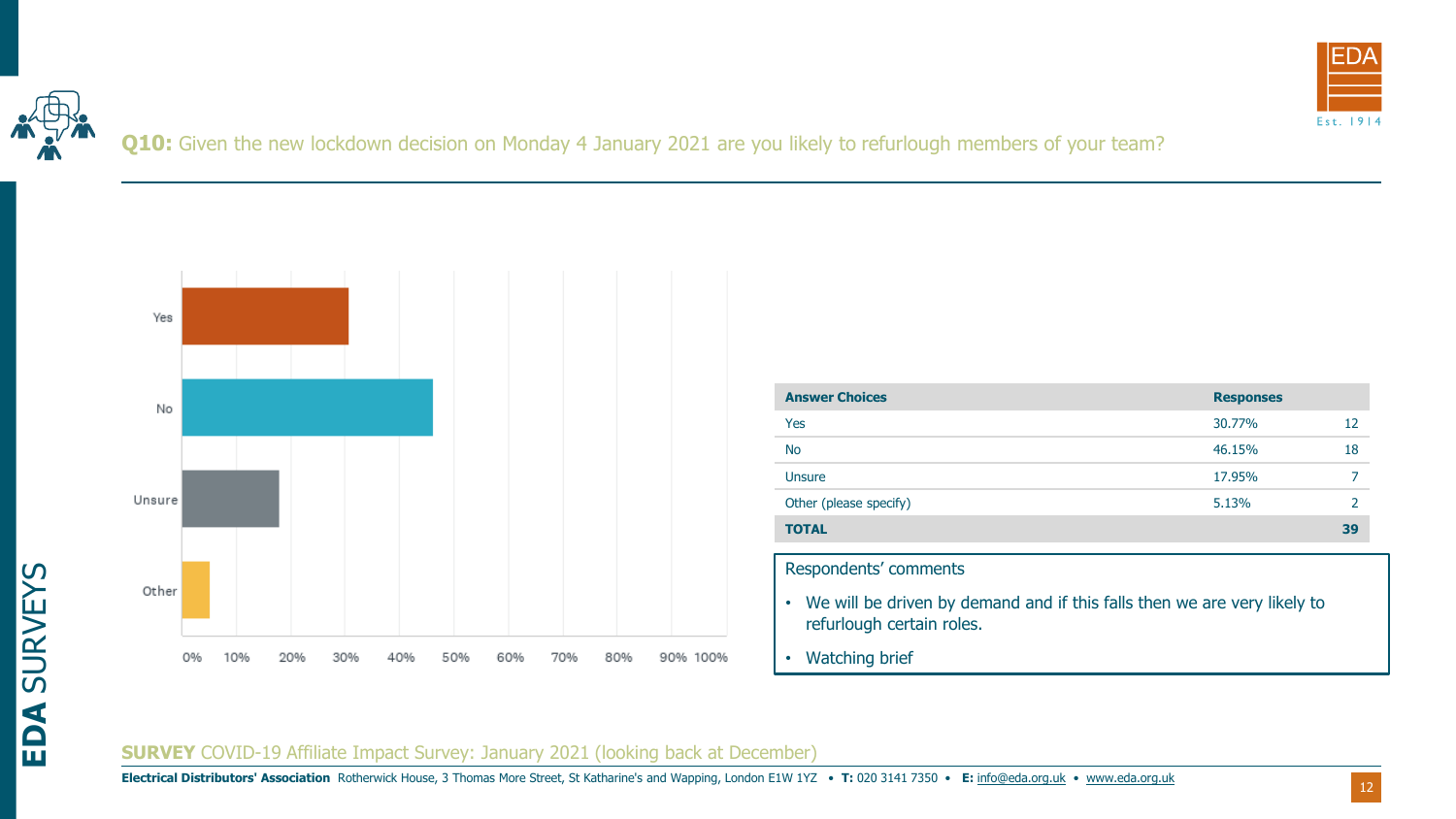

# **Q11:** What are the three greatest challenges your business is facing at this time?



**EDA** SURVEYS

| <b>Answer Choices</b>                                                                                             | <b>Responses</b> |                |
|-------------------------------------------------------------------------------------------------------------------|------------------|----------------|
| General concerns over the end of the Brexit transition process                                                    | 28.95%           | 11             |
| Adapting product labelling to meet post-Brexit requirements                                                       | 15.79%           | 6              |
| Price increases for raw materials                                                                                 | 52.63%           | 20             |
| Concerns over the availability of products and materials from overseas which will impact on our ability to supply | 36.84%           | 14             |
| Unknown impact of latest lockdown                                                                                 | 60.53%           | 23             |
| Contingency plans if a team member tests positive for COVID, and other team members have to self isolate          | 18.42%           | $\overline{7}$ |
| Managing wholesalers' expectations                                                                                | 21.05%           | 8              |
| Difficulties getting a face-to-face appointment to meet our wholesaler customers                                  | 18.42%           | $\overline{7}$ |
| Wholesalers ordering minimum quantities                                                                           | 0.0%             | $\mathbf 0$    |
| Slow down in the volume of orders from the wholesale channel                                                      | 10.53%           | 4              |
| Offering pre-Covid levels of customer service to deal with trade enquiries                                        | 2.63%            | $\mathbf{1}$   |
| How we should be developing and shaping our sales teams to service the wholesale channel                          | 5.26%            | 2              |
| General uncertainty and challenges over forecasting                                                               | 21.05%           | 8              |
| Whether our sales team have the skills to sell virtually                                                          | 5.26%            | $\overline{2}$ |
| Concerns over availability or stricter terms of Trade Credit Insurance                                            | 0.0%             | 0              |
| Cash flow issues caused by a slow down in payment from wholesalers                                                | 2.63%            | $\mathbf{1}$   |
| Redundancy decisions                                                                                              | 0.0%             | 0              |
| How to manage manufacturing output when it is difficult to predict demand                                         | 15.79%           | 6              |
| Other challenges not listed above:                                                                                |                  | $\overline{2}$ |
| <b>TOTAL</b>                                                                                                      |                  | 38             |
| <b>Respondents' comments</b>                                                                                      |                  |                |

• Wholesalers taking settlement discount when they don't \* Landing product and materials through UK ports!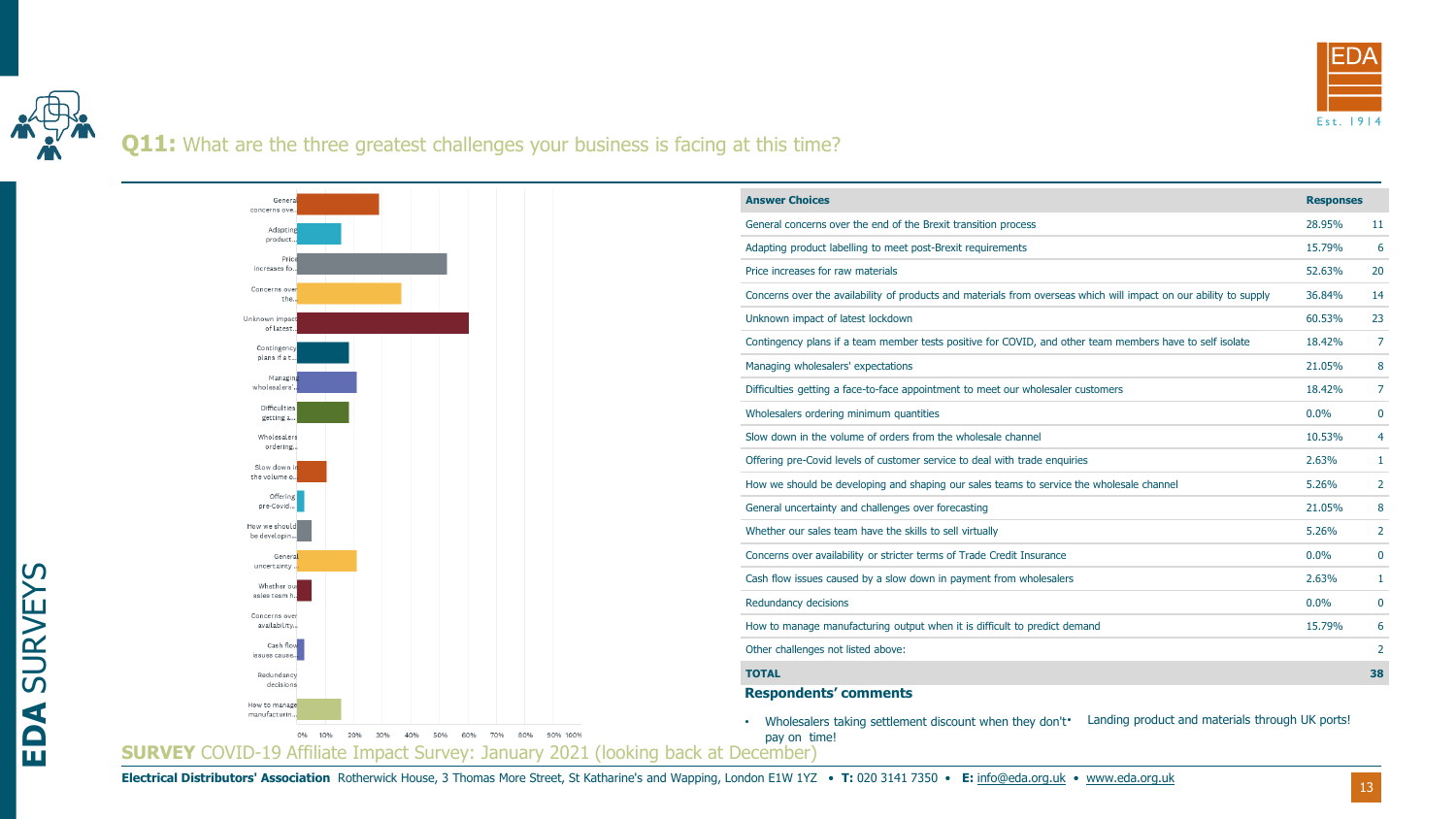

**Q12:** Typically, do you ask your wholesaler customers to help with forecasting?



| <b>Answer Choices</b>                                                                          | <b>Responses</b> |    |
|------------------------------------------------------------------------------------------------|------------------|----|
| Yes, we always work closely with the wholesaler on forecasting                                 | 10.81%           |    |
| No, we don't typically ask the wholesaler to be involved in forecasting                        | $40.54\%$        | 15 |
| We have asked in the past but they are not able to provide accurate<br>forecasting information | 48.65%           | 18 |
| <b>TOTAL</b>                                                                                   |                  | 37 |

#### **SURVEY** COVID-19 Affiliate Impact Survey: January 2021 (looking back at December)

**Electrical Distributors' Association** Rotherwick House, 3 Thomas More Street, St Katharine's and Wapping, London E1W 1YZ • **T:** 020 3141 7350 • **E:** [info@eda.org.uk](mailto:info@eda.org.uk) • [www.eda.org.uk](https://www.eda.org.uk/)

14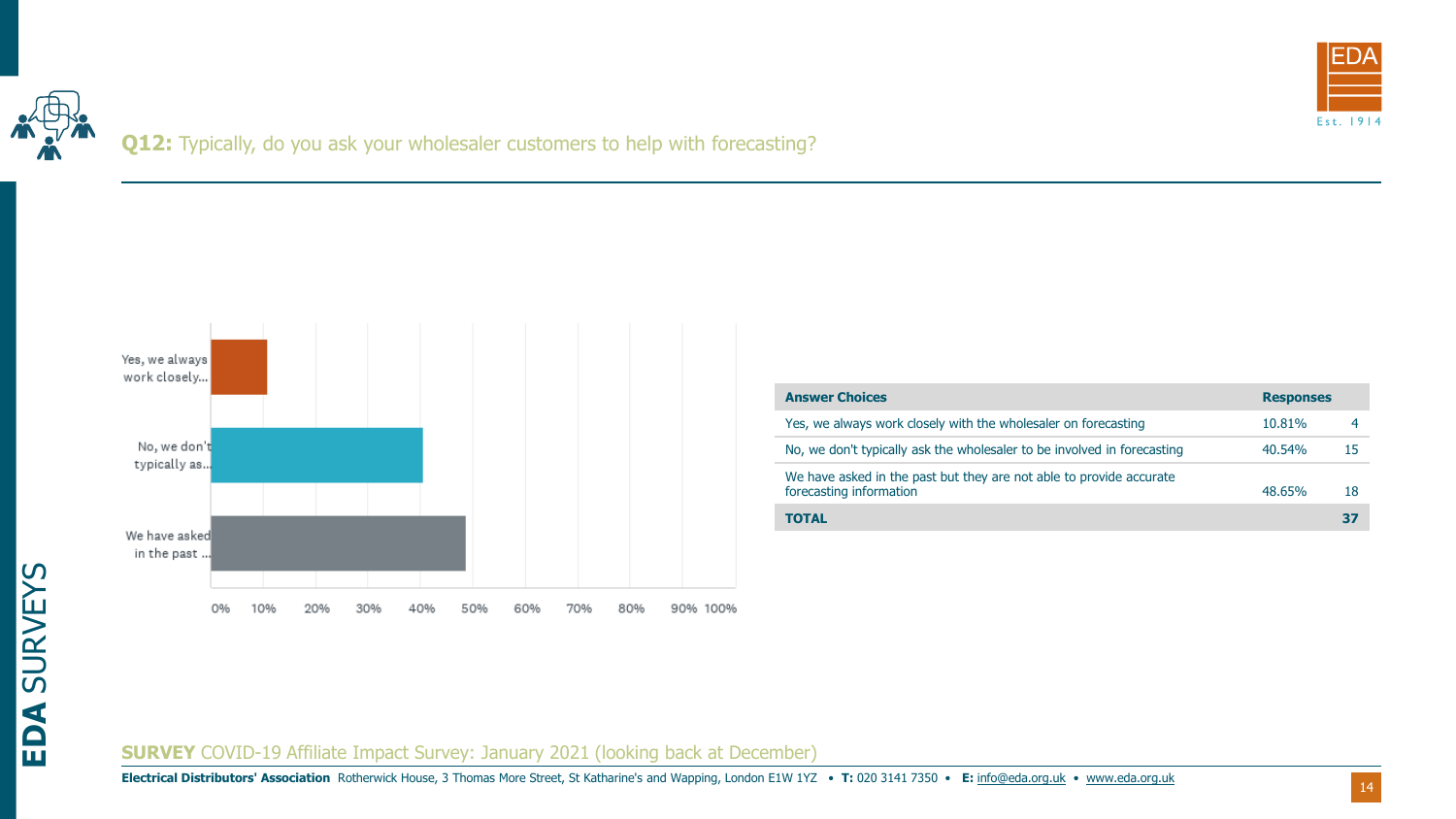



# **Q13:** What input would you like to see from the wholesaler that would help you with forecasting?

- Sell out rates and stock levels
- I can't see that at the moment a Wholesaler can forecast their customer's demands anymore than we can.
- Rolling monthly forecast of purchases by month at least on fast runners More consideration on the issues of supply
- Current Wholesaler stock levels vs normal sales. level of wholesaler sales out vs normal.
- Visibility of any project demand.
- Sales Out View of the project order book / longer term plans for promotions or taking on new products
- Indications from the market
- Substantial impact crucial requirement; be open and work with us to determine the lower and upper limits
- Promotions, stock currently hold across the network
- Involvement of forecasting but I understand it is difficult for the uncertain future.
- I think wholesalers will be in the same position as us. Forecasting is becoming almost impossible.
- Telegraph project sales or 'additional' demand over and above usual organic trade
- Project work- being able to 'not leave it until the last minute'
- Good to share their sales expectations
- Support the manufacturer who is supporting them
- Let us know if there is a larger than expected order in the pipeline we can try to manage the stock and the logistics
- Monthly sales-out data
- Advance notice of project requirements
- It would be ideal for our Customers to offer some form of future orders to allow us to ensure
- continuity of supply
- To share with us their strategy for the year ahead. What market sectors they are targeting, new
- sales team members targeting specific markets/products etc
- Early engagement when we ordered our Brexit stock it was in Sept, to get deliveries in
- Oct/Nov to avoid any hold ups in December forecast need to be around bulk and on a rolling
- quarter basis if possible
- Planned orders
- 3 months forward sales order

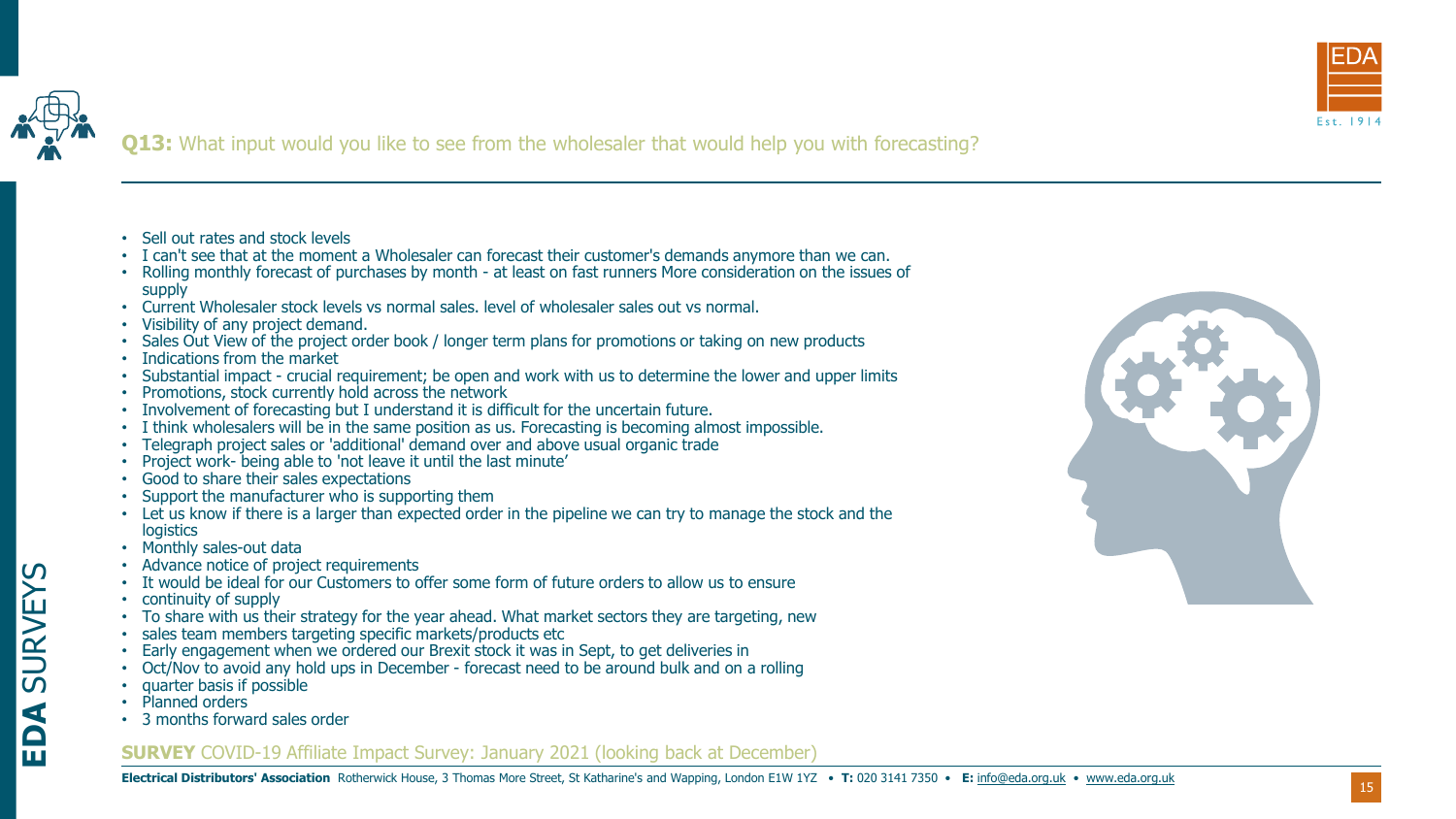



# **Q14:** What else could the wholesaler offer that would help your business with forecasting?

- Early warning of any significant changes in demand up or down.
- High level updates on business sales out to judge how open their part of the industry is.
- Holding better stocks
- High demand forecast by SKU a month ahead, and maybe forecast approximately 3 months ahead.
- Sales Out Data
- Accurate view of what they are seeing in the market
- Sales trends by month
- Understanding sell-out
- Longer lead times
- Their clear supplier strategy, and everybody involved buy in the decision made to support manufactures they want to support
- 1-3 month call off orders Them getting more information from their customers/contractors
- Look at annual demand of fast moving products
- Provide historical data, benchmark competitor data (sanitised of course
- Ordering in efficient bulk quantities as opposed to volume small value back to back orders
- How they see the market from their customers eyes and to share they promotional program for the year
- Ensure they have fast movers in stock
- Scheduled stock orders

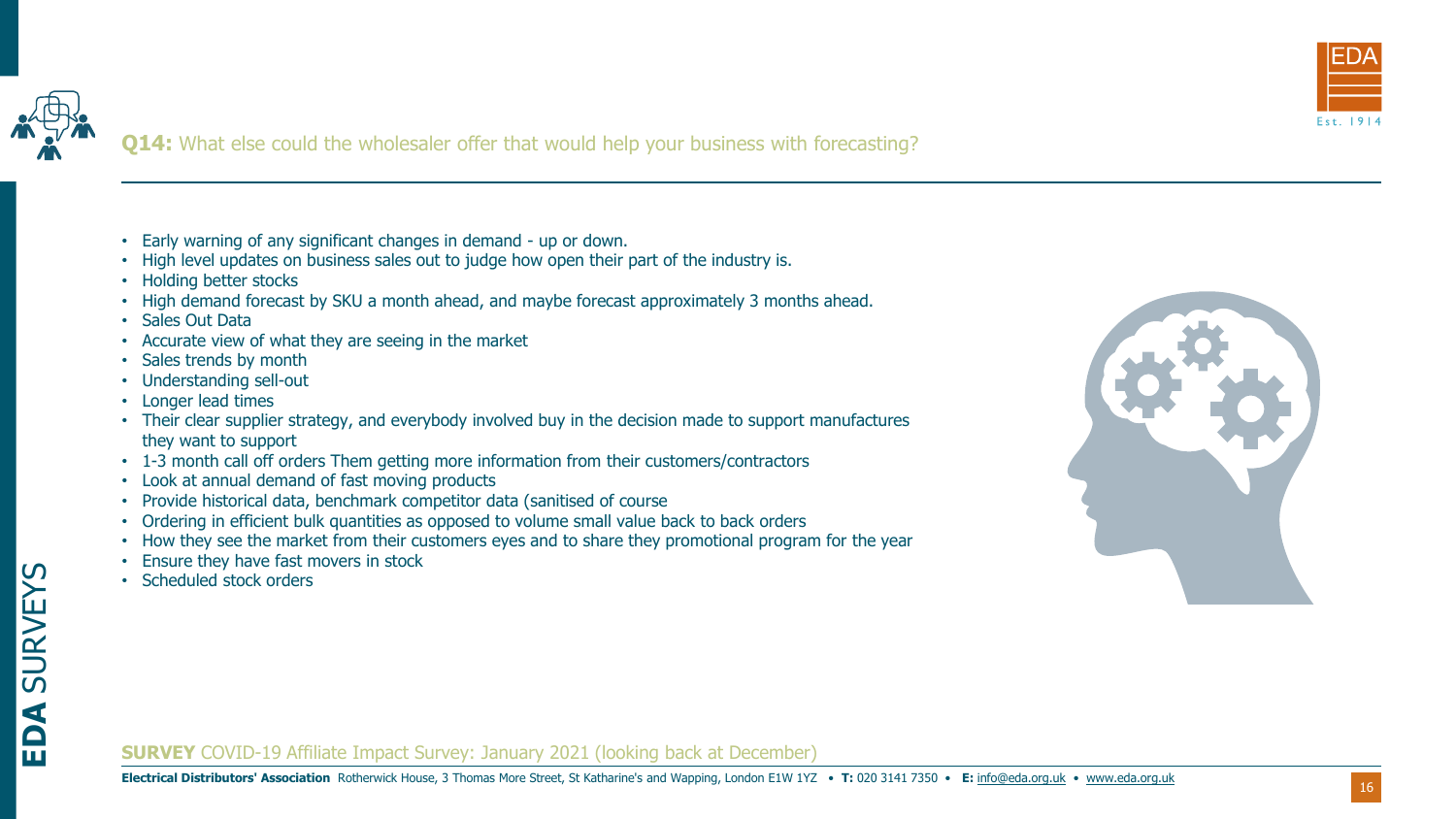



**EDA** SURVEYS

# **Q15:** What challenges are you facing with product supply and keeping the wholesaler fully stocked?

- General problems in whole supply chain, shipping delays, price
- Mainly shipping issues container shortages, rising costs
- Delays at ports
- Stock and component delays.
- Container shortage / staff movements in supplier base
- Container shortages from
- No forecast, unprecedented rise in demand, difficult component and material
- Shipping with Containers shortages COVID lockdowns in other parts of the
- At moment is logistic issue is the biggest challenges: shortage of container pushed the price too high and delay the shipping time
- Both COVID and transport are difficult at the moment
- Running close to wire further to import delays, in short it was actually the 48 hour block on movement of goods due to coronavirus restrictions that caused the most problems.
- Transport costs and lack of it to service demand currently
- Congestion at UK ports ( Felixstowe ) and exorbitant increased freight charges
- Delays at ports, lack of containers in China, shipping costs that are spiralling daily and unpredictable demand make this a challenging time for manufacturers
- Getting goods from Asia by sea is a major issue and is now becoming very expensive which will drive up product costs
- Getting materials off boats currently looking for a port to off load

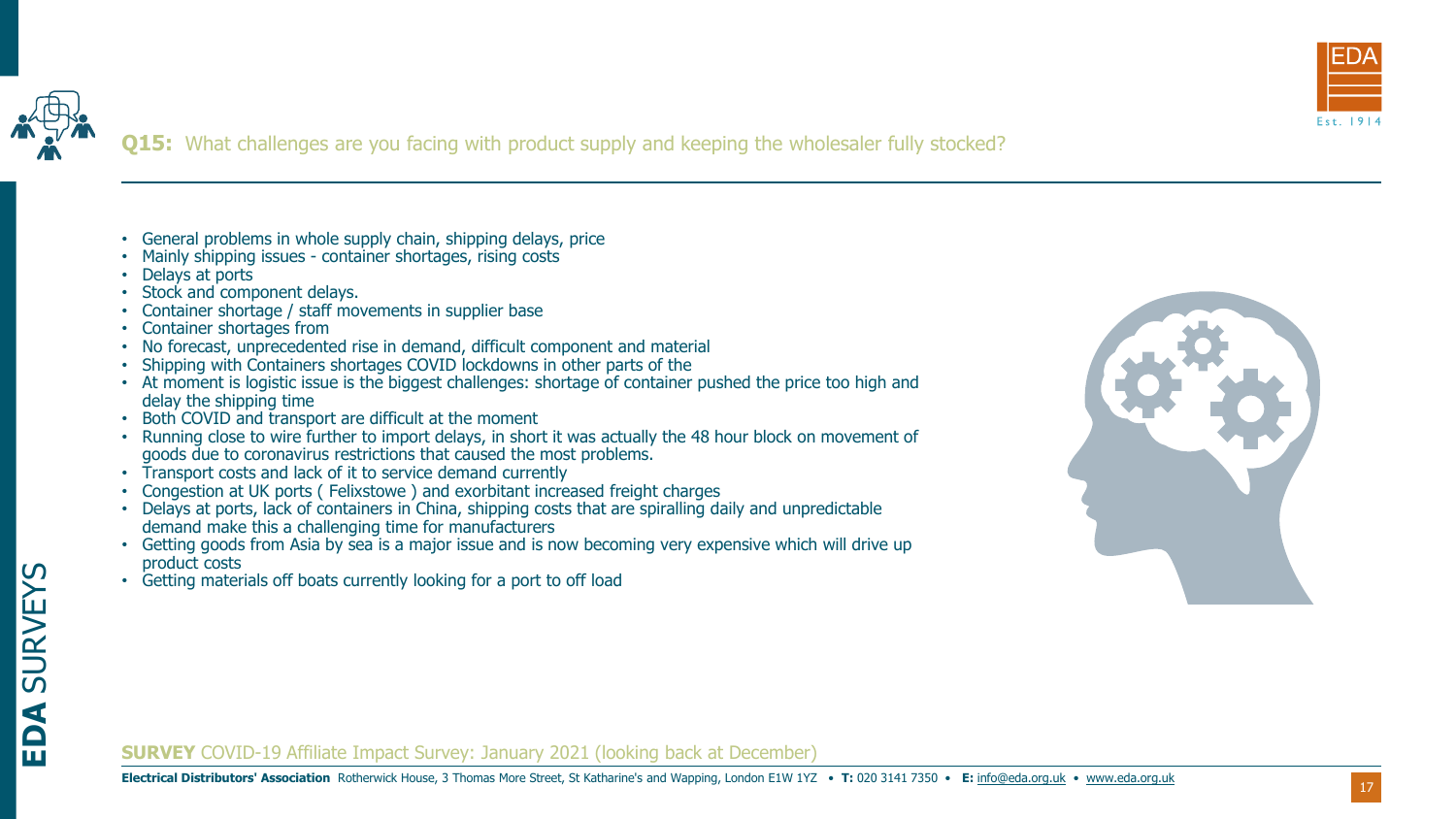

Q16: Have you placed products on allocation for the wholesale channel?



| <b>Answer Choices</b> | <b>Responses</b> |    |
|-----------------------|------------------|----|
| Yes                   | 44.44%           | 16 |
| No                    | 55.56%           | 20 |
| <b>TOTAL</b>          |                  | 36 |

**SURVEY** COVID-19 Affiliate Impact Survey: January 2021 (looking back at December)

**Electrical Distributors' Association** Rotherwick House, 3 Thomas More Street, St Katharine's and Wapping, London E1W 1YZ • **T:** 020 3141 7350 • **E:** [info@eda.org.uk](mailto:info@eda.org.uk) • [www.eda.org.uk](https://www.eda.org.uk/)

**EDA** SURVEYS

18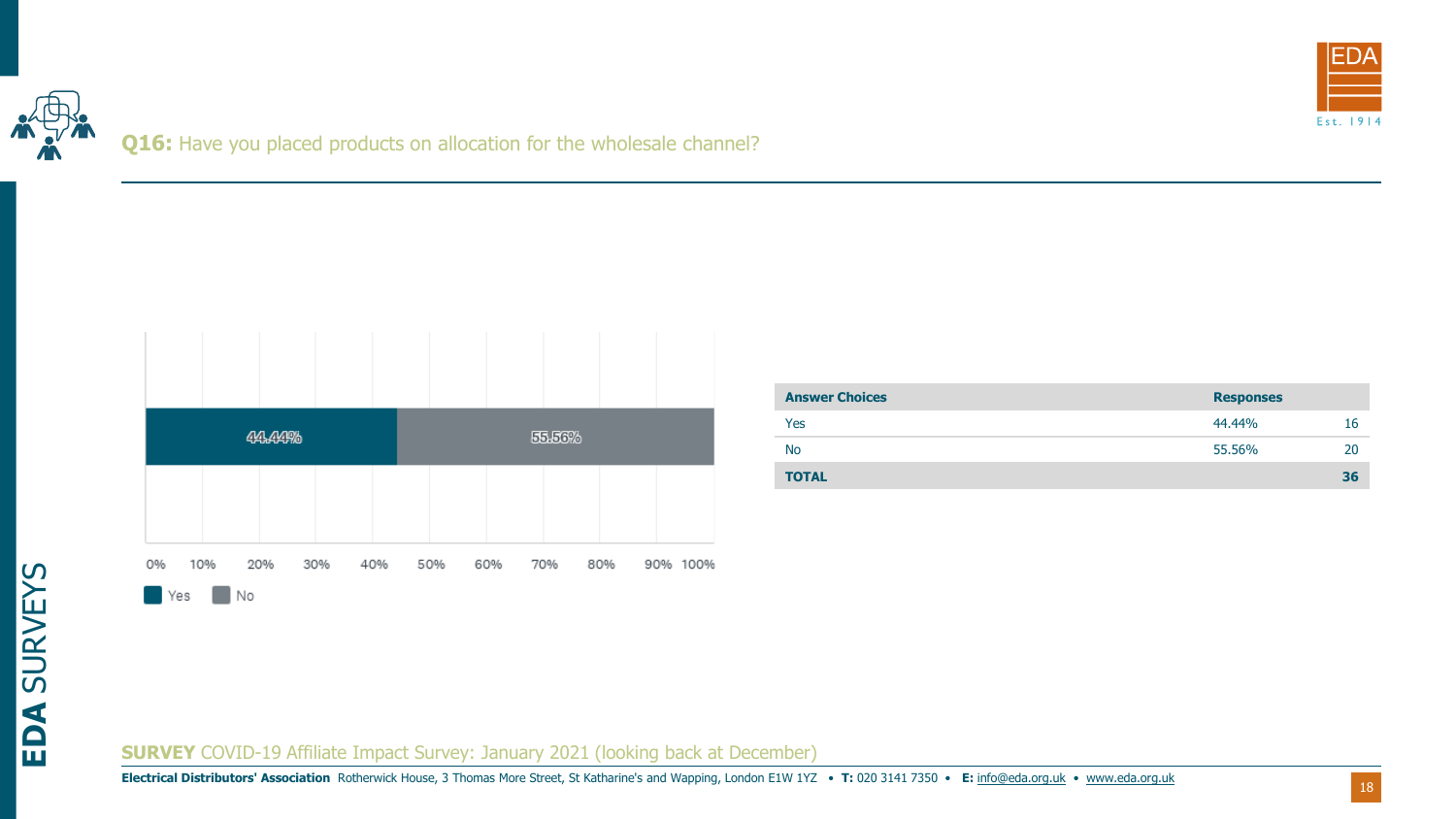



Q17: Did you build up stock levels in advance of the end of the Brexit transition period on 31 December 2020 and Chinese New Year 2021?



| <b>Answer Choices</b> | <b>Responses</b> |    |
|-----------------------|------------------|----|
| Yes                   | 94.59%           | 35 |
| <b>No</b>             | 5.41%            |    |
| <b>TOTAL</b>          |                  | 37 |

**SURVEY** COVID-19 Affiliate Impact Survey: January 2021 (looking back at December)

**Electrical Distributors' Association** Rotherwick House, 3 Thomas More Street, St Katharine's and Wapping, London E1W 1YZ • **T:** 020 3141 7350 • **E:** [info@eda.org.uk](mailto:info@eda.org.uk) • [www.eda.org.uk](https://www.eda.org.uk/)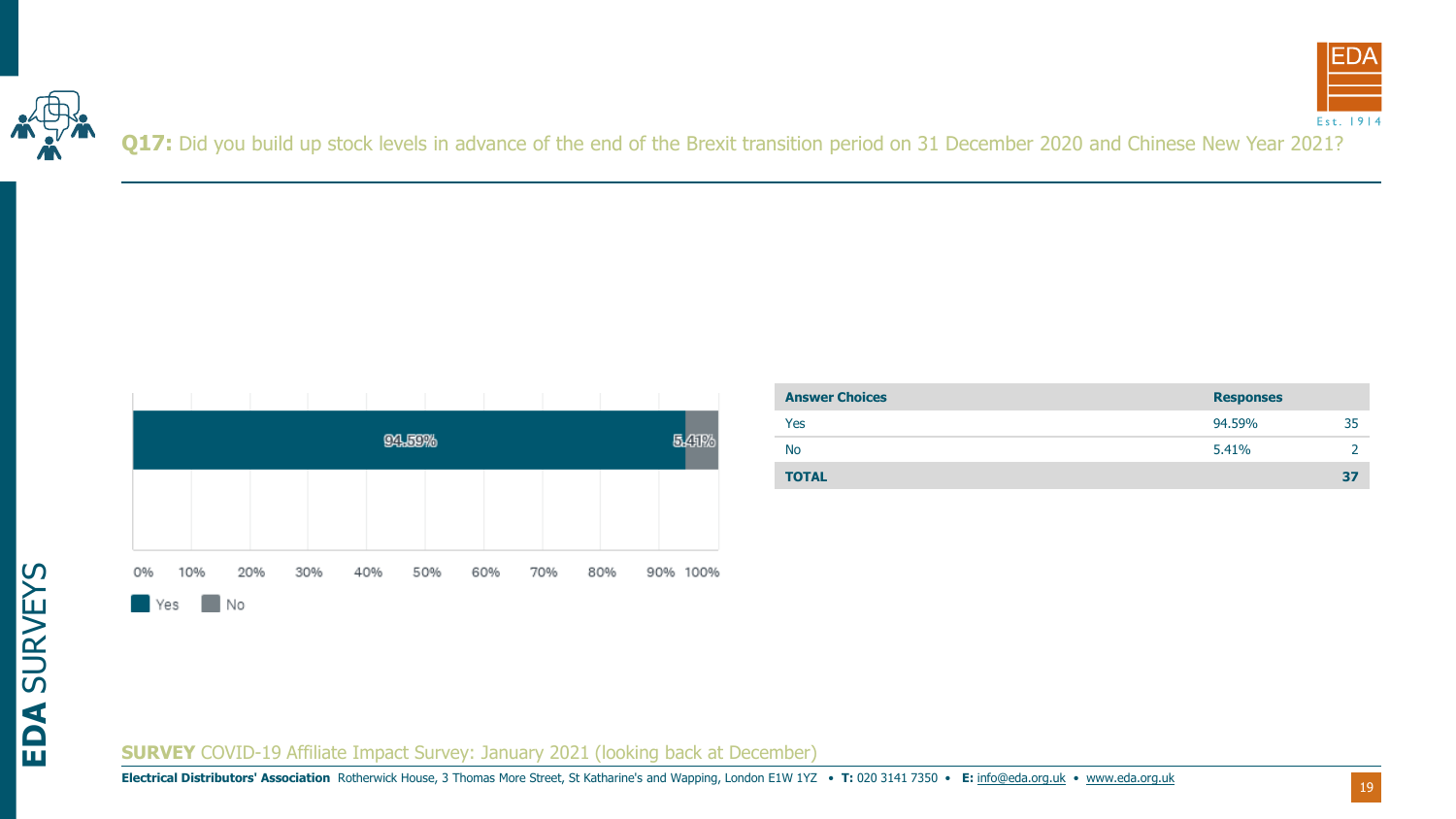

**Q18:** Have you noticed any changes in purchasing behaviour from your customers?



| <b>Answer Choices</b>                                                                               | <b>Responses</b> |    |
|-----------------------------------------------------------------------------------------------------|------------------|----|
| Purchasing smaller quanitites                                                                       | 38.24%           | 13 |
| Purchasing larger quantities<br>Shorter lead times but still expected products to be available from | 11.76%           |    |
| stock                                                                                               | 35.29%           | 12 |
| Requesting extended credit terms                                                                    | 2.94%            |    |
| Other (please specify)                                                                              | 11.76%           |    |
| <b>TOTAL</b>                                                                                        |                  | 34 |

#### **Respondents' Comments**

- Faster purchasing decisions being made and shorter lead time requirements
- All of the above it varies significantly from one wholesaler to another. Those without cashflow issues see holding stock as a commercial advantage.
- Nov and Dec saw the channel place larger orders to create a buffer for themselves this actually can exacerbate the situation.

#### **SURVEY** COVID-19 Affiliate Impact Survey: January 2021 (looking back at December)

**Electrical Distributors' Association** Rotherwick House, 3 Thomas More Street, St Katharine's and Wapping, London E1W 1YZ • **T:** 020 3141 7350 • **E:** [info@eda.org.uk](mailto:info@eda.org.uk) • [www.eda.org.uk](https://www.eda.org.uk/)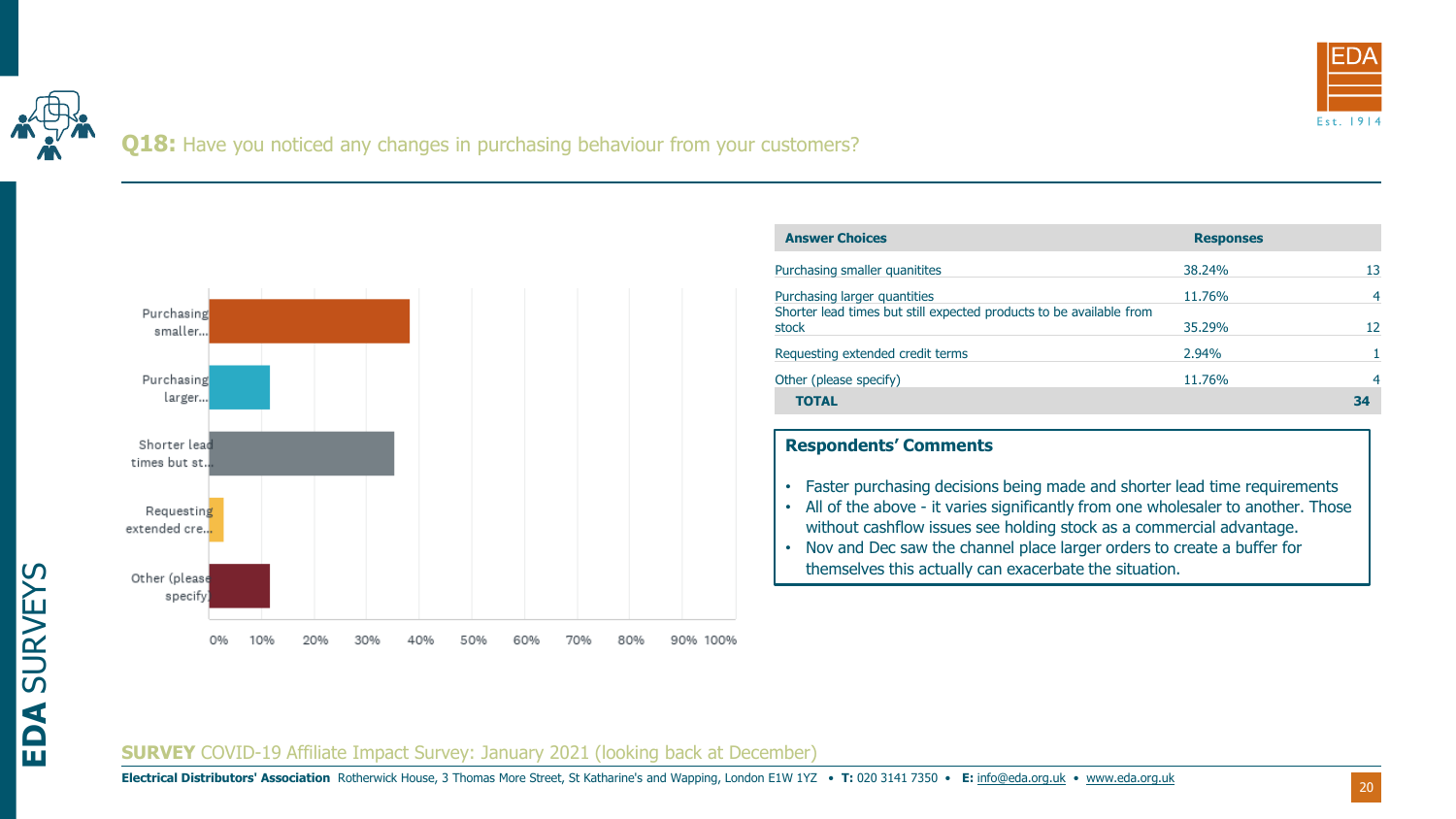



| 10%<br>20% | 30% | 40%    | 60% | 70% | 80% |        | 90% 100% |
|------------|-----|--------|-----|-----|-----|--------|----------|
|            | No  | 54.05% | 50% |     |     | 45.95% |          |

| <b>Answer Choices</b> | <b>Responses</b> |    |
|-----------------------|------------------|----|
| Yes                   | 54.05%           | 20 |
| <b>No</b>             | 45.95%           |    |
| <b>TOTAL</b>          |                  | 37 |

**SURVEY** COVID-19 Affiliate Impact Survey: January 2021 (looking back at December)

**Electrical Distributors' Association** Rotherwick House, 3 Thomas More Street, St Katharine's and Wapping, London E1W 1YZ • **T:** 020 3141 7350 • **E:** [info@eda.org.uk](mailto:info@eda.org.uk) • [www.eda.org.uk](https://www.eda.org.uk/)

**EDA** SURVEYS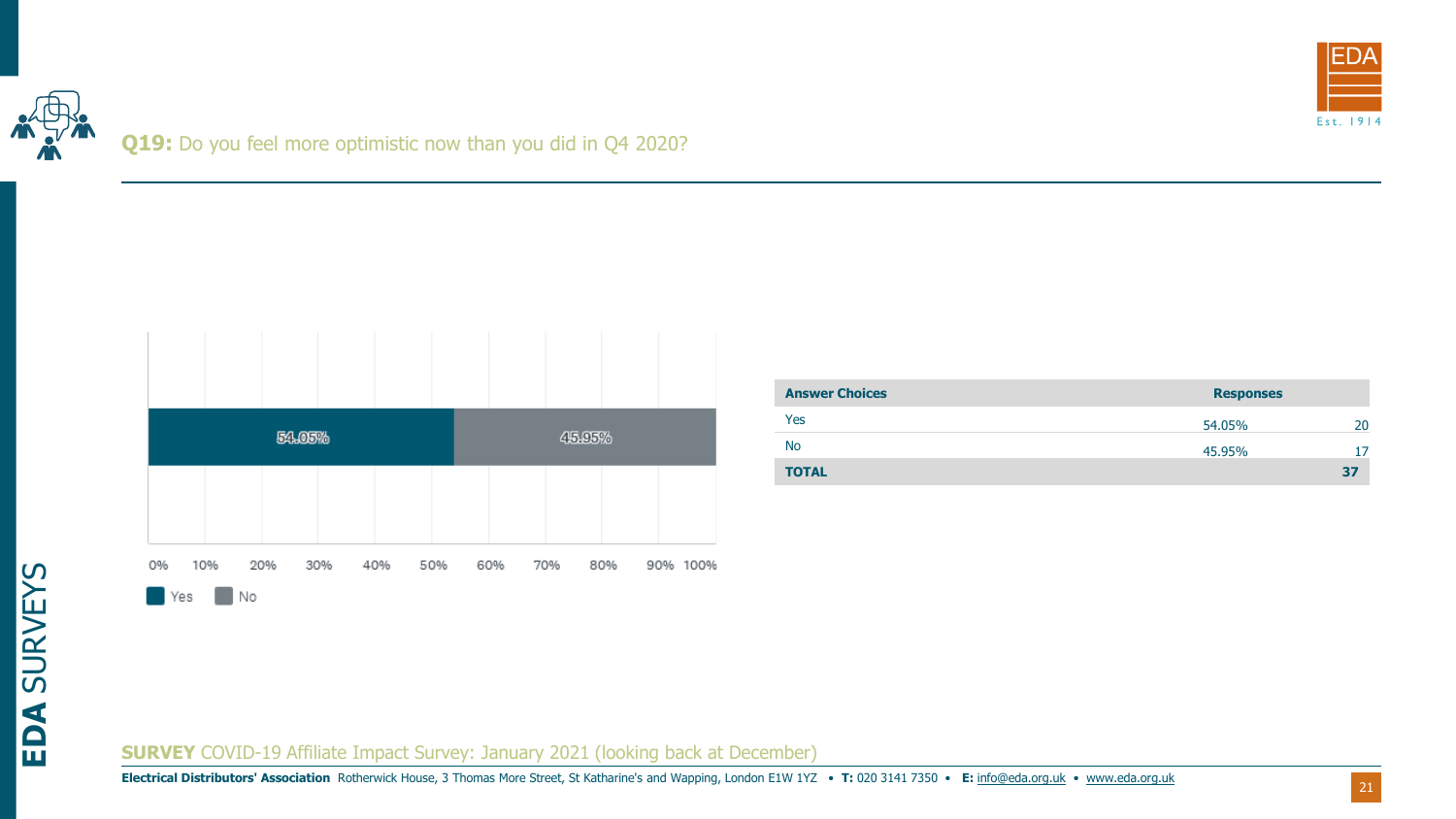

- Pretty obvious with everything going on at the moment
- Q4 did not change the optimism for 2021; turnover and profitability expected to increase in 2021 (over 2020)
- Very uncertain year expected with many COVID unknowns With the vaccination process in place there (hopefully) is an end in sight. Nonetheless there are still difficult challenges ahead.
- Our industry is working hard to stay open and is continuing to operate at a decent level even though no doubt it is not at normal levels - there is optimism that as we move into Q2 the restrictions will ease and business will improve.
- Whilst the situation is very bad at the moment, there at least seems an end in sight for the pandemic and the Brexit situation has been finalised.
- Increased quantity of projects up for tender. Vaccinations creating positiveness in the market.
- Projects we quoted 3, 6 or 9 months ago are now being won or closed.
- I am concerned red tape is preventing shipment to and from Europe, I believe there will be additional taxation imposed within the budget in March and the first 6 months of 2021 will be hard given the extended lockdown.
- Uncertainty around impact of lockdown three and subsequent unlocking
- 2021 suggests a more focus on digitalisation and channels to market
- Yes, now that vaccines are being administered. If the most vulnerable group becomes safe and children can return to school, i am confident the economy will start moving again.

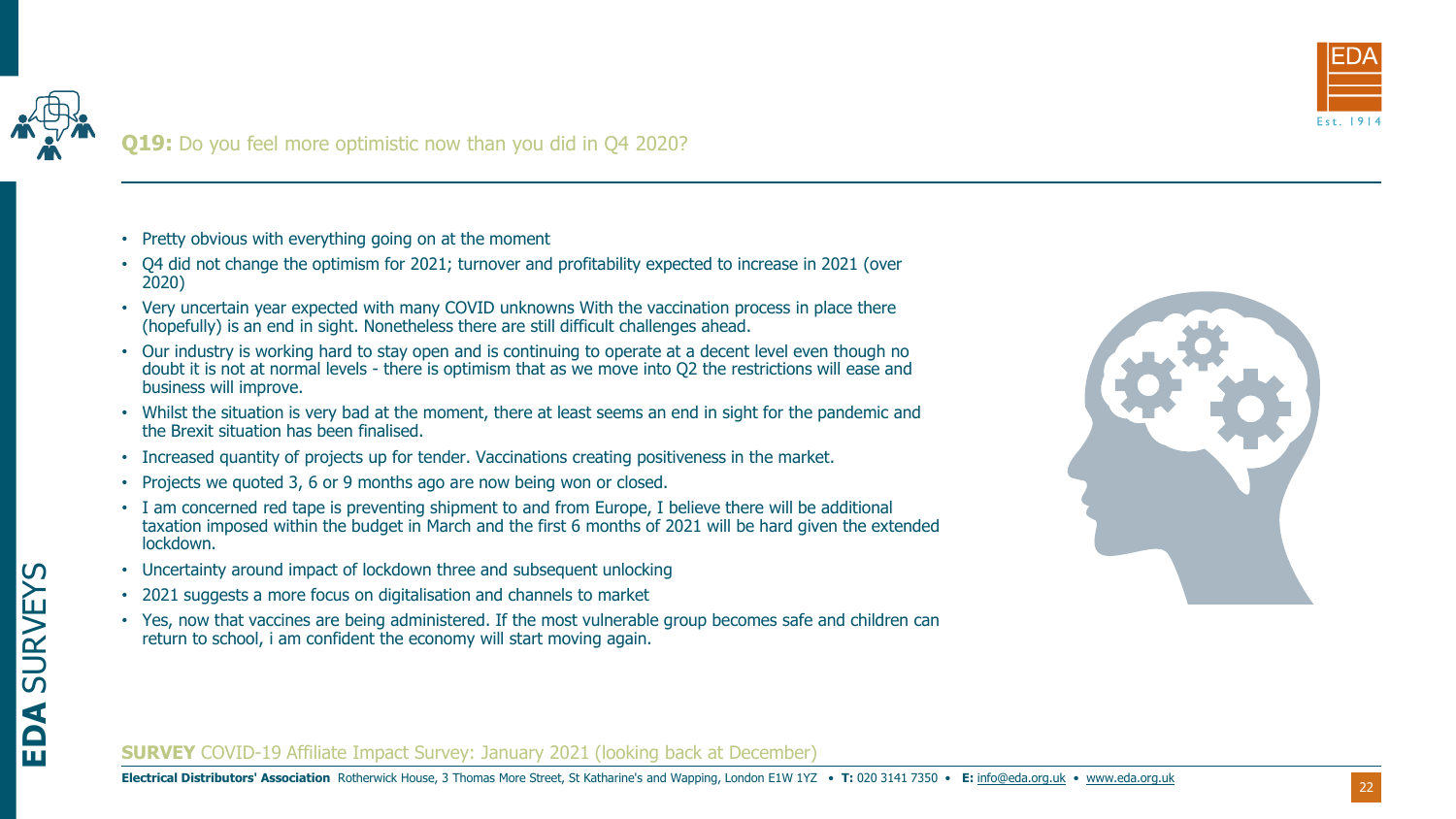

# **Q19:** Do you feel more optimistic now than you did in Q4 2020?

- I feel optimistic as vaccine started and wish it will deliver the result as expected, if all goes the plan, our economy will be saved and bounced back quickly.
- Oct-Dec where very busy I am not confident that this trend will continue.
- Q4 was unusually strong for many reasons, there wasn't an expectation that this trend would continue, we still remain cautiously optimistic about sales in Q1 2021.
- With the new lockdown this has caused a feeling of un-certainty
- New variant has taking the wind out of our sails (and sales!) I was very positive in Q4
- Still uncertainty in the market
- Construction sites remain open, and the vaccine rollout
- The most recent lockdown will be longer and potentially greater restrictions than previously seen
- If we can get out of lockdown in Q2 2021 we will see a good recovery. Any longer the damage will be too bad to recover in some cases
- Although there is still uncertainty about the impact on demand for goods, businesses are now in a better position to deal with the situation safely and remain open for business. Also, the vaccination programme is starting to role out which will hopefully improve the situation going forwards.
- Order trends continue to grow. New product introductions coming through and competition supressing demand creation activities.